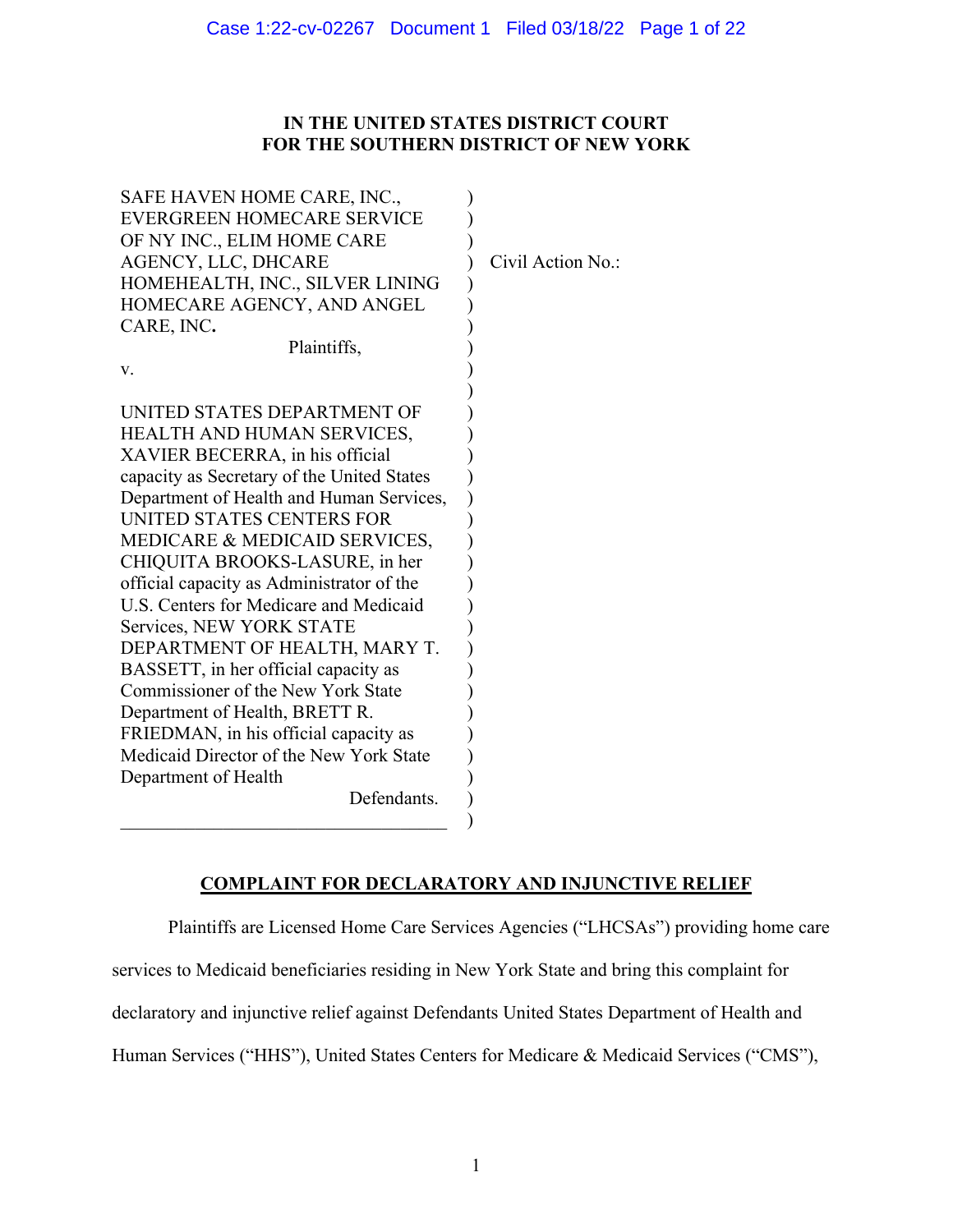#### Case 1:22-cv-02267 Document 1 Filed 03/18/22 Page 2 of 22

New York State Department of Health ("NYSDOH"), and associated officials. In support thereof, Plaintiffs state the following:

#### **INTRODUCTION**

1. As part of the American Rescue Plan Act, Congress provided additional funding for Medicaid Home and Community-Based Services ("HCBS") during the COVID-19 emergency.

2. New York State's Medicaid Program estimates that this funding represents \$2.15 billion of additional federal funds to support Medicaid HCBS in New York.

3. The NYSDOH is tasked with implementing these funds, which must also be matched by equivalent New York State funds. Its spending plan, as well as specific directedpayments it makes under its spending plan, must be pre-approved by Defendant CMS.

4. The NYSDOH's first directed payment request to CMS was to approve \$361 million to be distributed among LHCSAs providing Medicaid services in New York.

5. Rather than distribute the funds equitably among providers, however, the NYSDOH decided to give *all* the money to 212 specific LHCSAs out of approximately 800 LHCSAs, based solely on one factor—which were the biggest.

6. Some LHCSAs were even big enough to receive multiple awards, as there are 235 awards for the 212 LHCSAs, an average of more than \$1.7 million per LHCSA.

7. CMS approved the NYSDOH's request and the funding is set to go out on March 31, 2022 to the managed care plans, to be handed over to the 212 LHCSAs in April.

8. CMS' approval of the NYSDOH's first directed payment is in violation of the Medicaid Statute as the payment is not "made on an actuarially sound basis," *see* 42 U.S.C. § 1396b(m)(2)(A)(iii), and is also contrary to CMS' own regulations which require, among other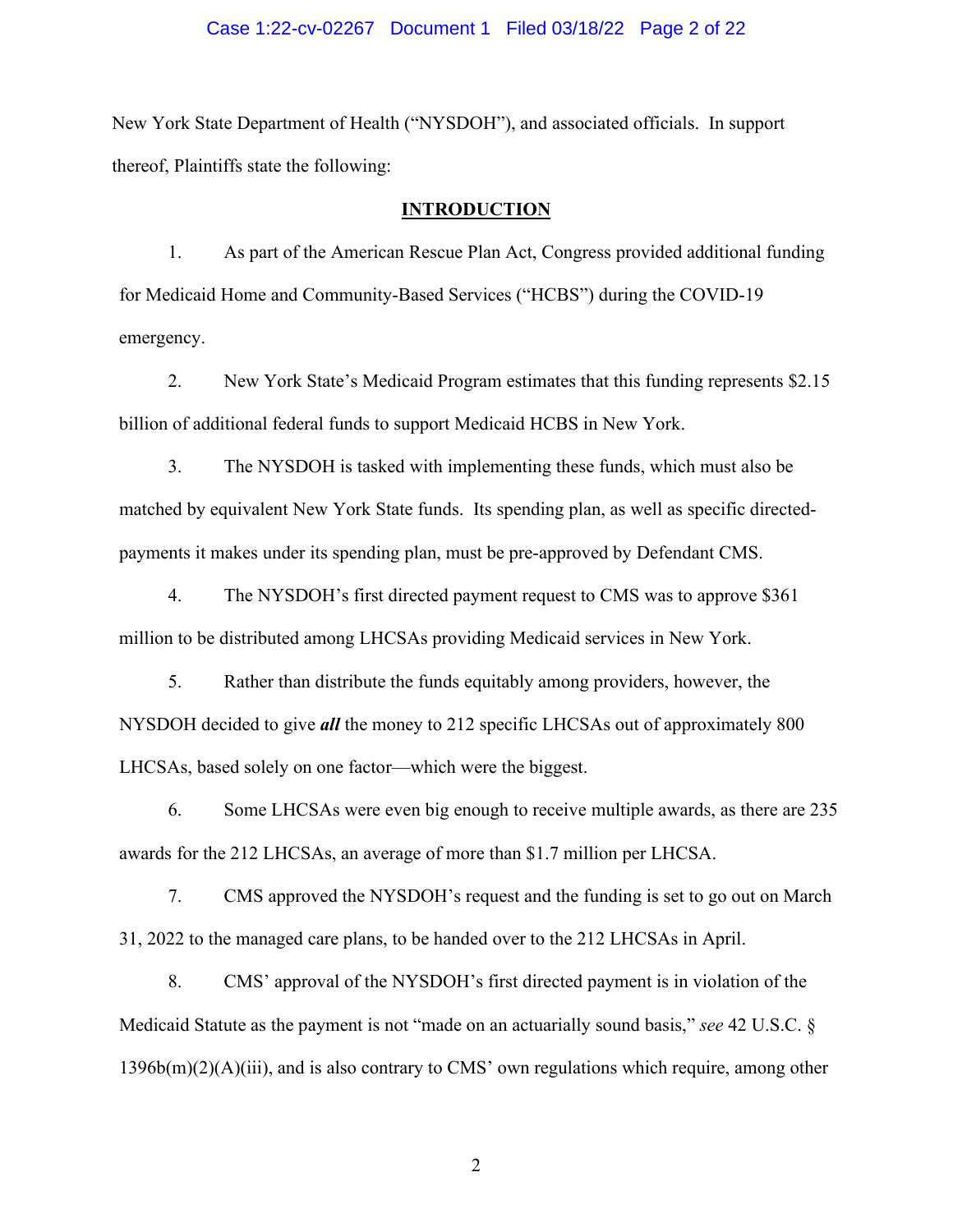#### Case 1:22-cv-02267 Document 1 Filed 03/18/22 Page 3 of 22

things, that directed payments be made "equally, and using the same terms of performance, for a *class of providers* proving the service under the contract." 42 C.F.R. § 438.6(c)(2)(ii)(B) (emphasis added).

9. If these funds are distributed as planned, the largest providers in New York those already winning the market share battle—will be given hundreds of millions of dollars to "fund recruitment, retention, and training for personal care aides, home health aides, and nurses," all but assuring that many smaller providers (who often cater to culturally, racially, and ethnically diverse populations) will be put out of business.

10. This lawsuit seeks to stop that from happening.

#### **JURISDICTION AND VENUE**

11. The Court has subject matter jurisdiction under 28 U.S.C. § 1331 as this action arises under the American Rescue Plan Act, Pub. L. No. 117-2, the Medicaid Statute, Title XIX of the Social Security Act, 42 U.S.C. § 1396 *et seq*., the Administrative Procedure Act ("APA"), 5 U.S.C. §§ 702 and 706, and the Declaratory Judgment Act, 28 U.S.C. §§ 2201-02. The Court has personal jurisdiction over all Defendants because they are exercising their challenged official duties in this District.

12. Venue is proper in this Court under 28 U.S.C. § 1391(b) and (e).

#### **PARTIES**

13. Plaintiffs are home care services agencies that are licensed pursuant to New York Public Health Law § 3605.

14. Plaintiff Safe Haven Home Care, Inc. is a LHCSA, located at 105-26 Flatlands 1st Street, Brooklyn, New York 11236. It was organized as a corporation in the State of New York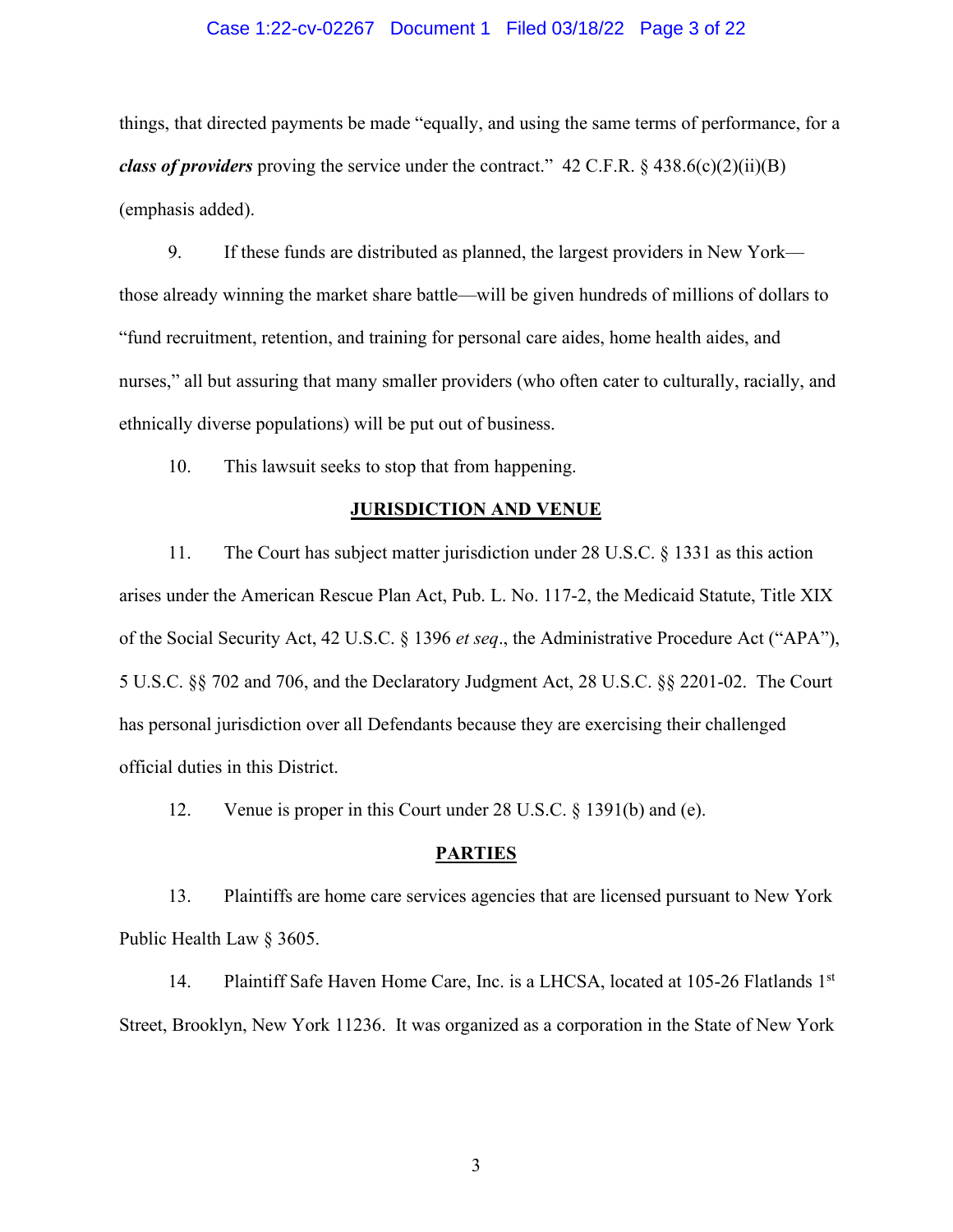#### Case 1:22-cv-02267 Document 1 Filed 03/18/22 Page 4 of 22

in October of 2008, and it provides services in the following counties: Bronx, Kings, New York, Queens, and Richmond.

15. Plaintiff Evergreen Homecare Service of NY Inc. is a LHCSA, located at 149<sup>th</sup> Pl, Flushing, New York 11354. It was organized as a corporation in the State of New York in May of 2014 and it provides services in the following counties: Bronx, Kings, New York, Queens, Richmond, and Westchester.

16. Plaintiff Elim Home Care Agency, LLC is a LHCSA, located at 4131 163<sup>rd</sup> St Fl 1, Flushing, New York 11358. It was organized as a corporation in the State of New York in January of 2013 and it provides services in the following counties: Bronx, Kings, Nassau, and Queens.

17. Plaintiff DHCare Homehealth, Inc. is a LHCSA, located at 172-15 Hillside Ave, Jamaica, NY 11432. It was organized as a corporation in the State of New York in October of 2014 and it provides services in the following counties: Bronx, Kings, Nassau, New York, Queens, and Richmond.

18. Plaintiff Silver Lining Home Care Inc. is a LHCSA, located at 1115 Avenue U, Brooklyn, New York 11223. It was formed as a corporation in the State of New York in October of 2012, and it provides services in the following counties: Bronx, Kings, Nassau, New York, Queens, and Richmond.

19. Plaintiff Angel Care, Inc. is a LHCSA, located at 1580 Dahill Road, 2<sup>nd</sup> Floor, Brooklyn, New York 11204. It was organized as a corporation in the State of New York in February of 2010, and it provides services in the following counties: Bronx, Kings, Nassau, New York, Queens, and Richmond.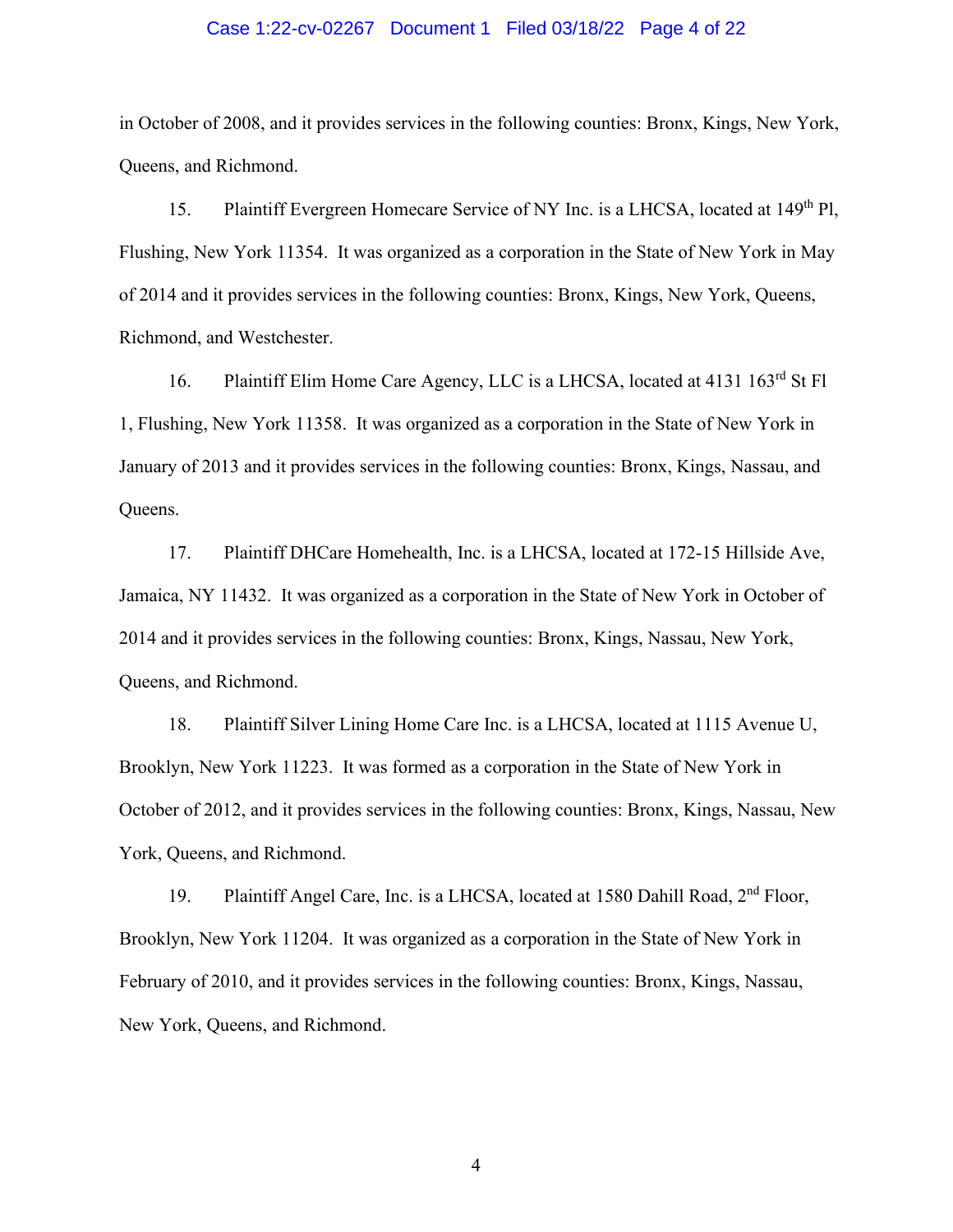#### Case 1:22-cv-02267 Document 1 Filed 03/18/22 Page 5 of 22

20. Defendant United States Department of Health and Human Services is a federal cabinet-level department tasked with administering federal healthcare statutes. It is headquartered at 200 Independent Avenue, S.W., Washington, DC, 20201.

21. Defendant Xavier Becerra is Secretary of HHS and is sued in his official capacity. Secretary Becerra's office is maintained at HHS headquarters in Washington, DC.

22. Defendant United States Centers for Medicare & Medicaid Services is an agency within HHS that is responsible for administration of the Medicare and Medicaid programs. It is headquartered at 7500 Security Boulevard, Baltimore, Maryland, 21244.

23. Defendant Chiquita Brooks-Lasure is Administrator of CMS and is sued in her official capacity. Administrator Brooks-Lasure's office is maintained at CMS headquarters in Baltimore, Maryland.

24. Defendant New York State Department of Health is the single-state agency in New York responsible for administering New York's Medicaid program. It is headquartered at Corning Tower, Empire State Plaza, Albany, NY 12237.

25. Defendant Mary T. Bassett is the Commissioner of the NYSDOH and is sued in her official capacity. Commissioner Bassett maintains her office at NYSDOH's headquarters in Albany, NY.

26. Defendant Brett R. Friedman is the Medicaid Director of the NYSDOH and is sued in his official capacity. Director Friedman maintains his office at NYSDOH's headquarters in Albany, NY and submitted NYSDOH's request to CMS for approval of NYSDOH's first directed payment.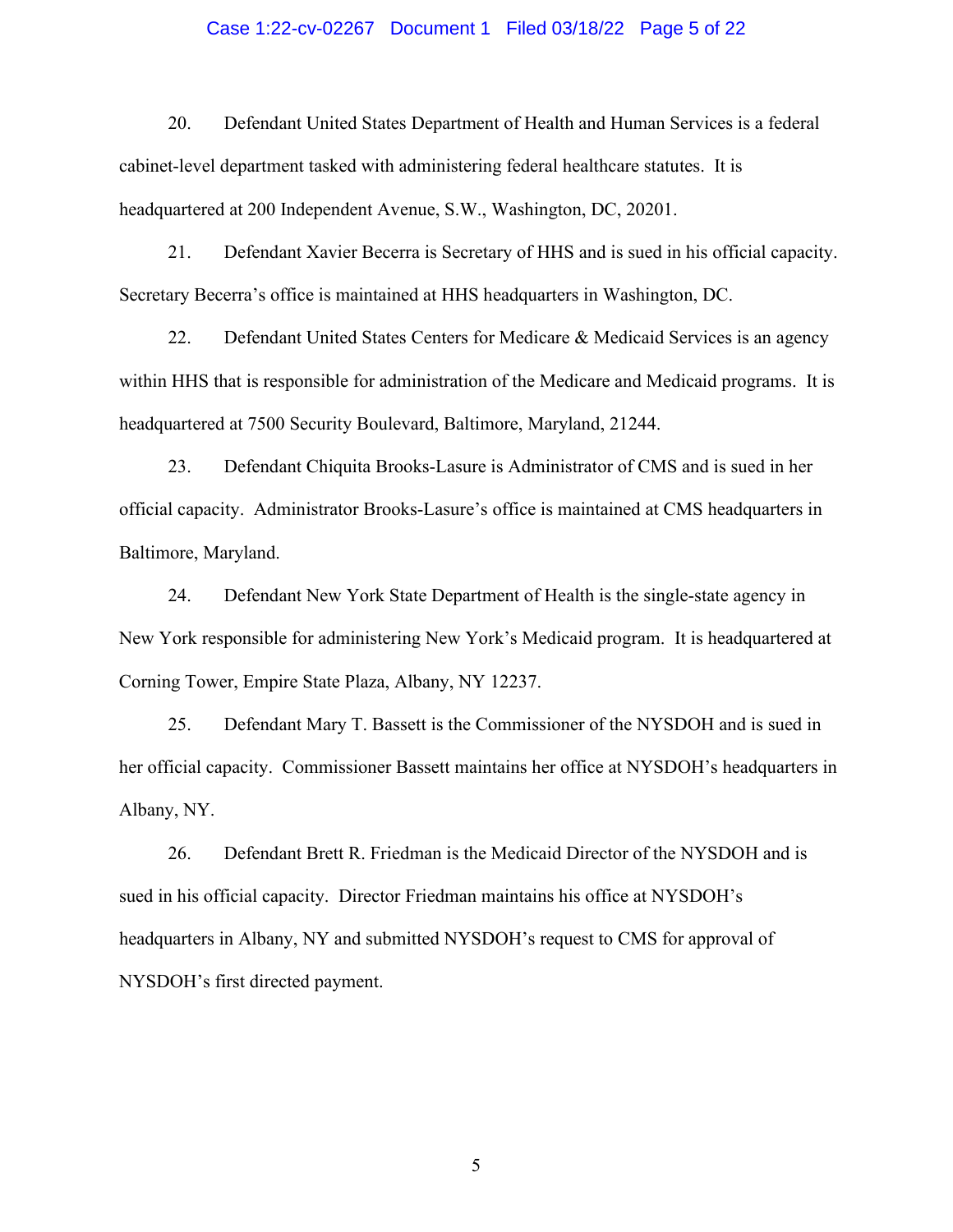#### **STATUTORY & REGULATORY OVERVIEW**

#### **American Rescue Plan Act**

27. Signed into law on March 11, 2021, the American Rescue Plan Act of 2021 ("ARPA"), Pub. L. No. 117-2, provided \$1.9 trillion in federal funding for a range of programs to address the public health and economic crisis created by the COVID-19 pandemic.

28. Section 9817 of ARPA is titled "Additional Support for Medicaid Home and Community-Based Services During the Covid-19 Emergency" and provides for a ten percent increase in the Federal Medical Assistance Percentage ("FMAP") with respect to expenditures for HCBS between April 1, 2021 and March 31, 2022 (the "Improvement Period"). This includes services such as home health care, personal care, case management, rehabilitation, and others.

29. Increased FMAP funds must be used by the State to supplement, as opposed to supplant, existing State funding for HCBS, and must be used to implement or supplement the implementation of one or more activities to enhance, expand, or strengthen HCBS under the State Medicaid program. ARPA § 9817(b).

30. The State's enhanced funds are generated during the Improvement Period based on HCBS spending; however, the State may expend these funds at any time prior to March 31, 2024. The NYSDOH has estimated that it will generate \$2.15 billion in federal funds from its HCBS spending during the Improvement Period. In addition, the State must use the state funds equivalent to the amount of the enhanced FMAP (*i.e.*, \$2.15 billion in State funds) to implement or supplement the implementation of one or more activities to enhance, expand, or strengthen HCBS.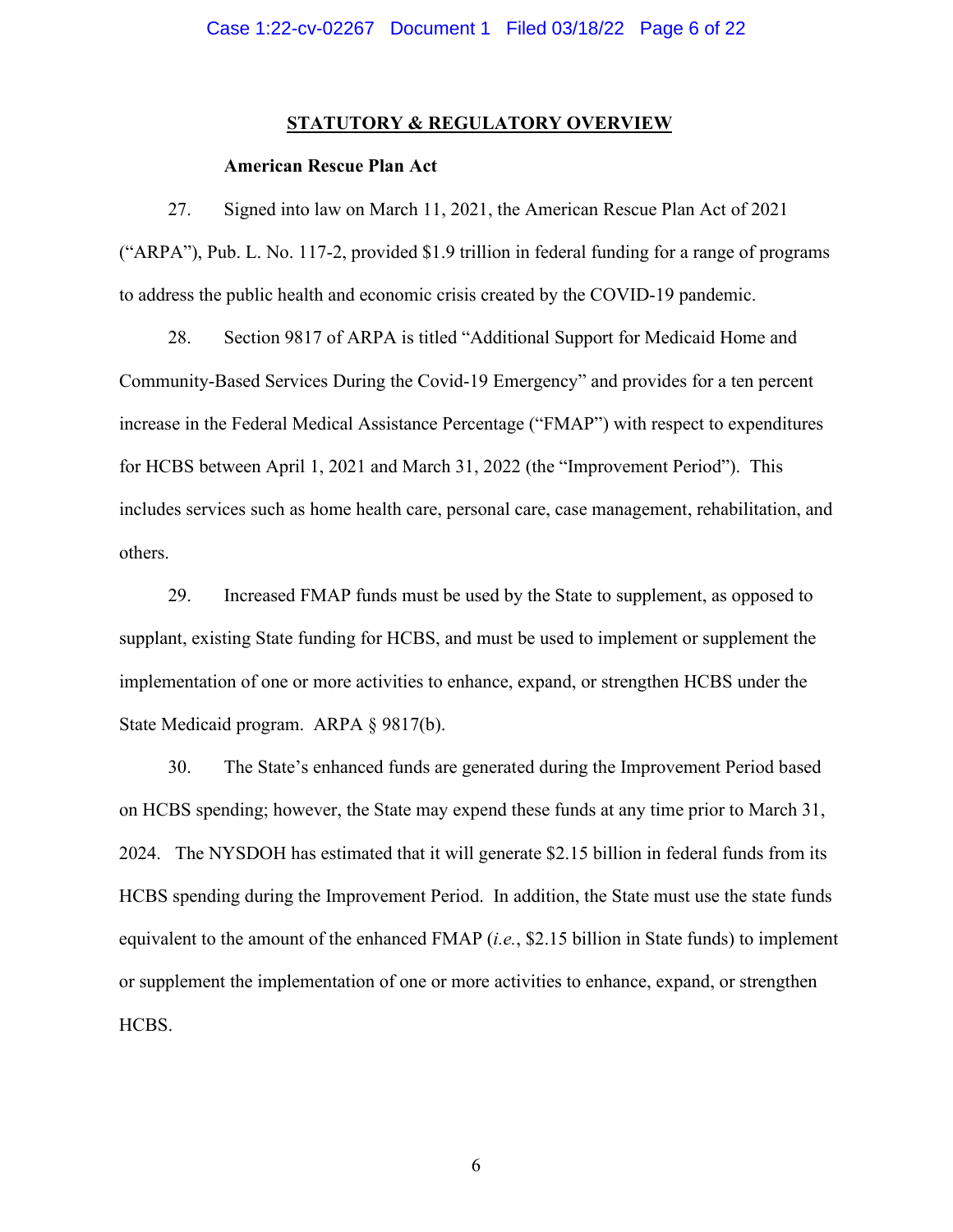#### Case 1:22-cv-02267 Document 1 Filed 03/18/22 Page 7 of 22

31. The State is required to obtain approval from CMS for its spending plan of ARPA funds, as well as adhere to existing Medicaid spending requirements, such as obtaining preapproval from CMS for any State directed payments pursuant to 42 C.F.R. § 438.6(c), described further below.

### **The Medicaid Statute, 42 U.S.C. § 1396,** *et seq.*

32. The United States subsidizes health care expenditures for the elderly, disabled, and persons of modest income, principally through the Medicare and Medicaid programs. While the Medicare program is operated by the federal government, the Medicaid program is a federal-state partnership in which the program is operated by the State but is also regulated, overseen, and partially funded by the federal government—specifically Defendants HHS and CMS.

33. States need not join the Medicaid program, but those which do, such as New York State, must comply with a long list of federal statutory and regulatory requirements.

34. Many states, including New York State, operate their Medicaid plans through managed care organizations ("MCOs"). MCOs are health insurance plans or health care systems that contract directly with the State and then, in turn, contract with health care providers to provide an adequate network of services for their Medicaid members. MCOs are typically paid a capitated per-member-per-month fee by the State to cover services for their Medicaid members.

35. Managed Long Term Care ("MLTC") Plans are a type of MCO that cover a range of long-term care services to those who are chronically ill or disabled and wish to stay in their homes or communities. The HCBS described above, and subject to ARPA's enhanced FMAP are among the long-term care services covered by MLTC Plans in New York.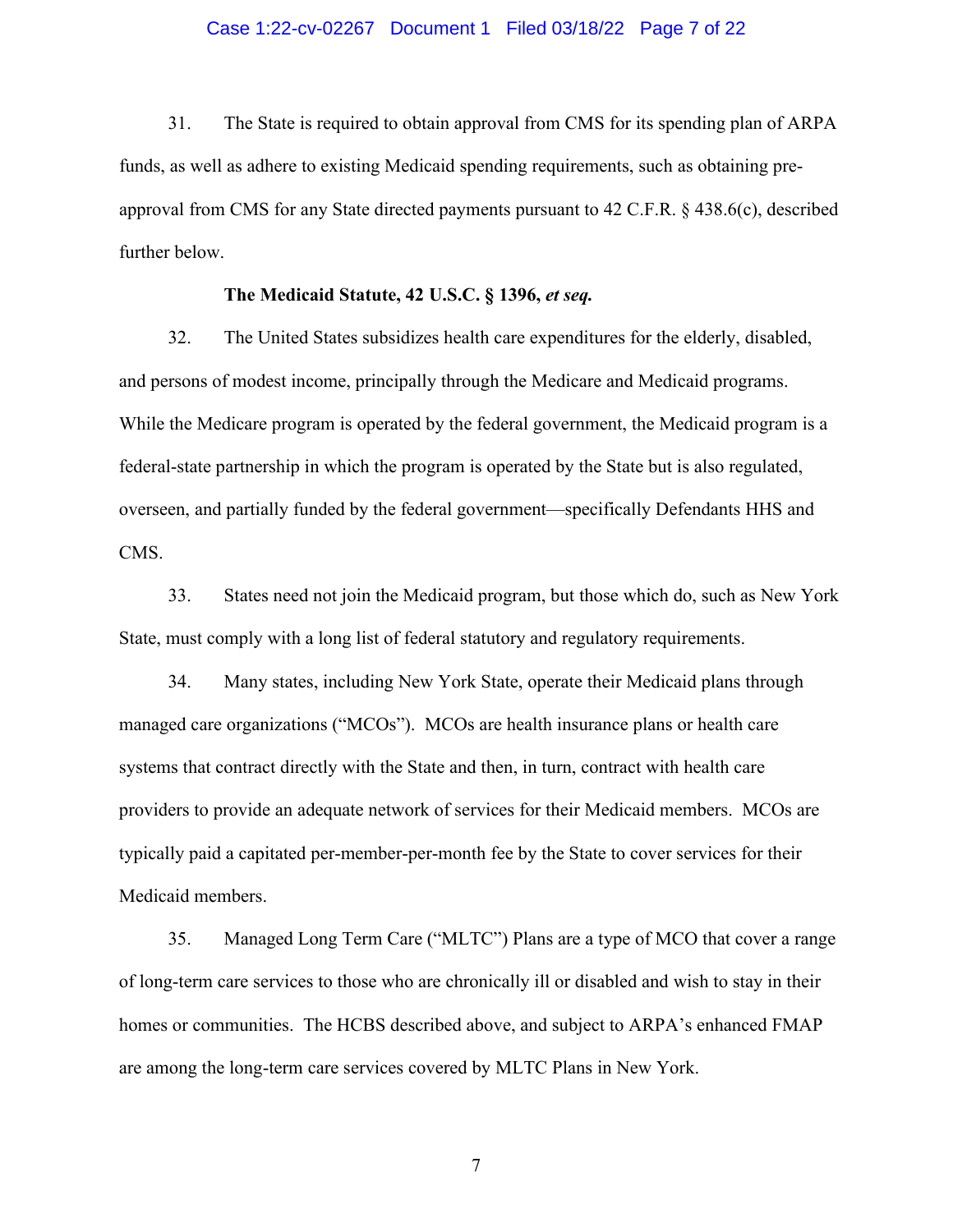#### Case 1:22-cv-02267 Document 1 Filed 03/18/22 Page 8 of 22

36. Medicaid Advantage Plus ("MAP") plans are another type of MCO that combine Medicaid and Medicare coverage, and likewise cover the range of HCBS subject to ARPA's enhanced FMAP.

37. The Medicaid Statute, as well as regulations implemented by CMS, provide a host of requirements that apply to MCOs, as well as to States that utilize MCOs. One such requirement, found at 42 U.S.C. § 1396b(m)(2)(A)(iii), is that States must make prepaid capitation payments to MCOs "on an actuarially sound basis." This means rates that are projected to cover all reasonable, appropriate, and attainable costs that are required under the terms of the contract between the State and the MCO for the time period and population covered. 42 C.F.R. § 438.4.

38. Because capitated rates paid to the MCOs must be sufficient to cover all reasonable, appropriate, and attainable costs, States are prohibited from making pass-through payments to providers. 42 C.F.R. § 438.6(a).

39. Certain directed payments (*i.e.*, payments in which the State directs the MCO) are permitted, however those payments must meet specific criteria, and be pre-approved by CMS through what is known as a Directed Payment Section 438.6(c) Preprint Application. 42 C.F.R. § 438.6(c). A directed payment which fails to comply with 42 C.F.R. § 438.6(c) is considered a pass-through payment.

40. Directed payments that fail to meet the "special contract provisions as specified in § 438.6" will not be approved as actuarially sound. 42 C.F.R. § 438.4(b)(7).

41. As CMS has explained, "Section 1903(m)(2)(A)(iii) of the Act requires contracts between states and MCOs to provide capitation payments for services and associated administrative costs that are actuarially sound. The underlying concept of managed care and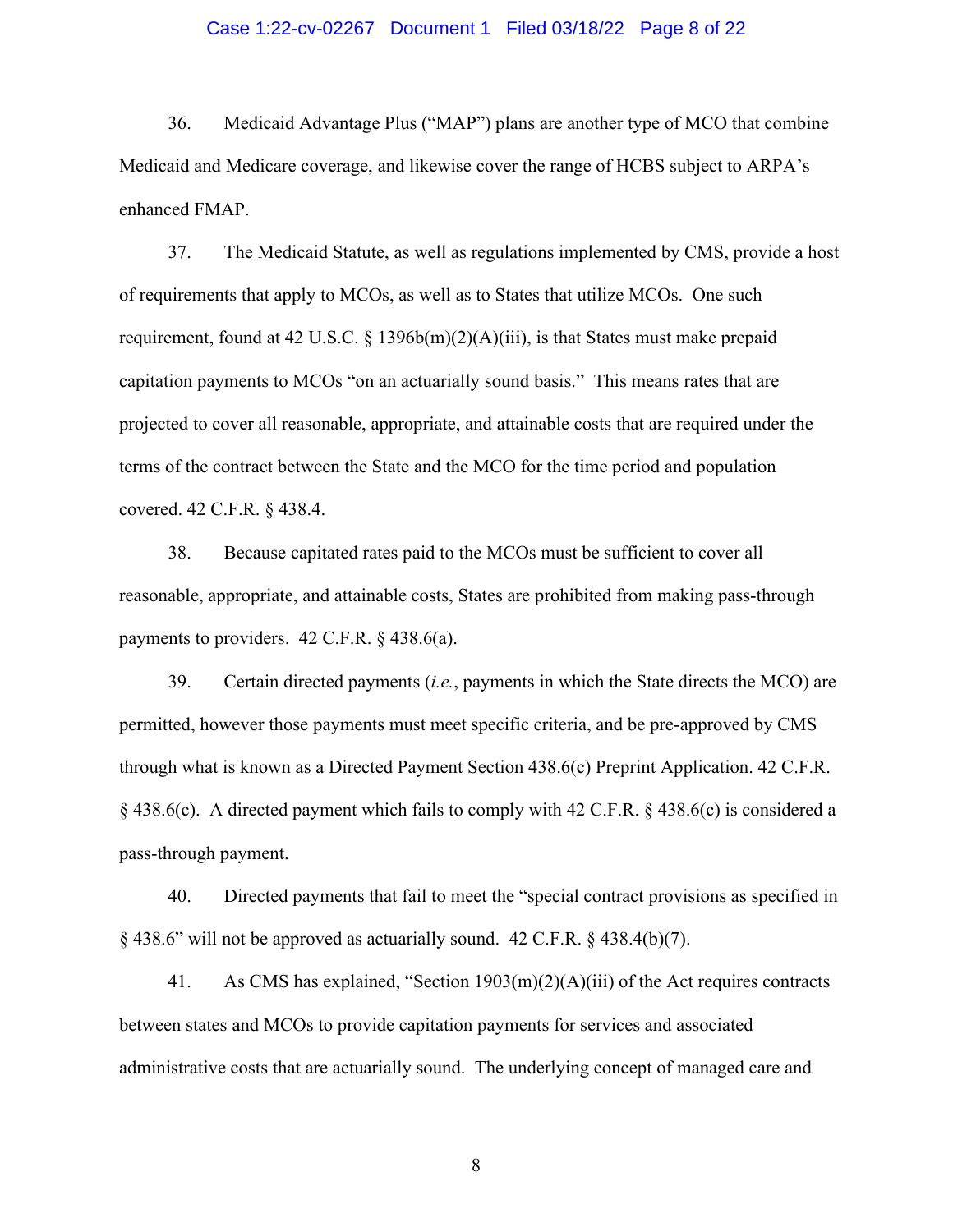#### Case 1:22-cv-02267 Document 1 Filed 03/18/22 Page 9 of 22

actuarial soundness is that the state is transferring the risk of providing services to the MCO and is paying the MCO an amount that is reasonable, appropriate, and attainable compared to the costs associated with providing the services in a free market." CMS Final Rule, 81 FR 27498, at 27588, May 6, 2016. As such, states are "prohibited from making a supplemental payment to a provider through a managed care plan, which is referred to as a 'pass-through' payment." *Id*. 27589.

42. CMS provides for limited exceptions at 42 C.F.R. § 438.6(c)(1)(i)-(iii) which permit States to direct MCO payments to providers. One such exception is that the State may require MCOs to "implement value-based purchasing models for provider reimbursement, such as pay for performance arrangement, bundled payments, or other service payment models intended to recognize value or outcomes over volume of services." *Id*. § 438.6(c)(1)(i). Another exception permits the State to direct "a uniform dollar or percentage increase for network providers that provide a particular service under the contract." *Id*. § 438.6(c)(1)(iii)(C). Prior to implementing any such plan, however, the State must obtain written approval from CMS. *Id*. §  $438.6(c)(2)(ii)$ . In addition, to obtain CMS approval, a "State must demonstrate, in writing, that the arrangement  $- (A)$  Is based on the utilization and delivery of services; [and] (B) Directs expenditures equally, and using the same terms of performance, for a *class of providers* providing the service under the contract," among other requirements. *Id*. § 438.6(c)(2)(ii)(A)-(B) (emphasis added).

43. In November 2017, CMS published guidance, a related appendix with examples, and a preprint for states to obtain approval of state directed payments under Section 438.6(c). CMCS Informational Bulletin, "Delivery System and Provider Payment Initiatives under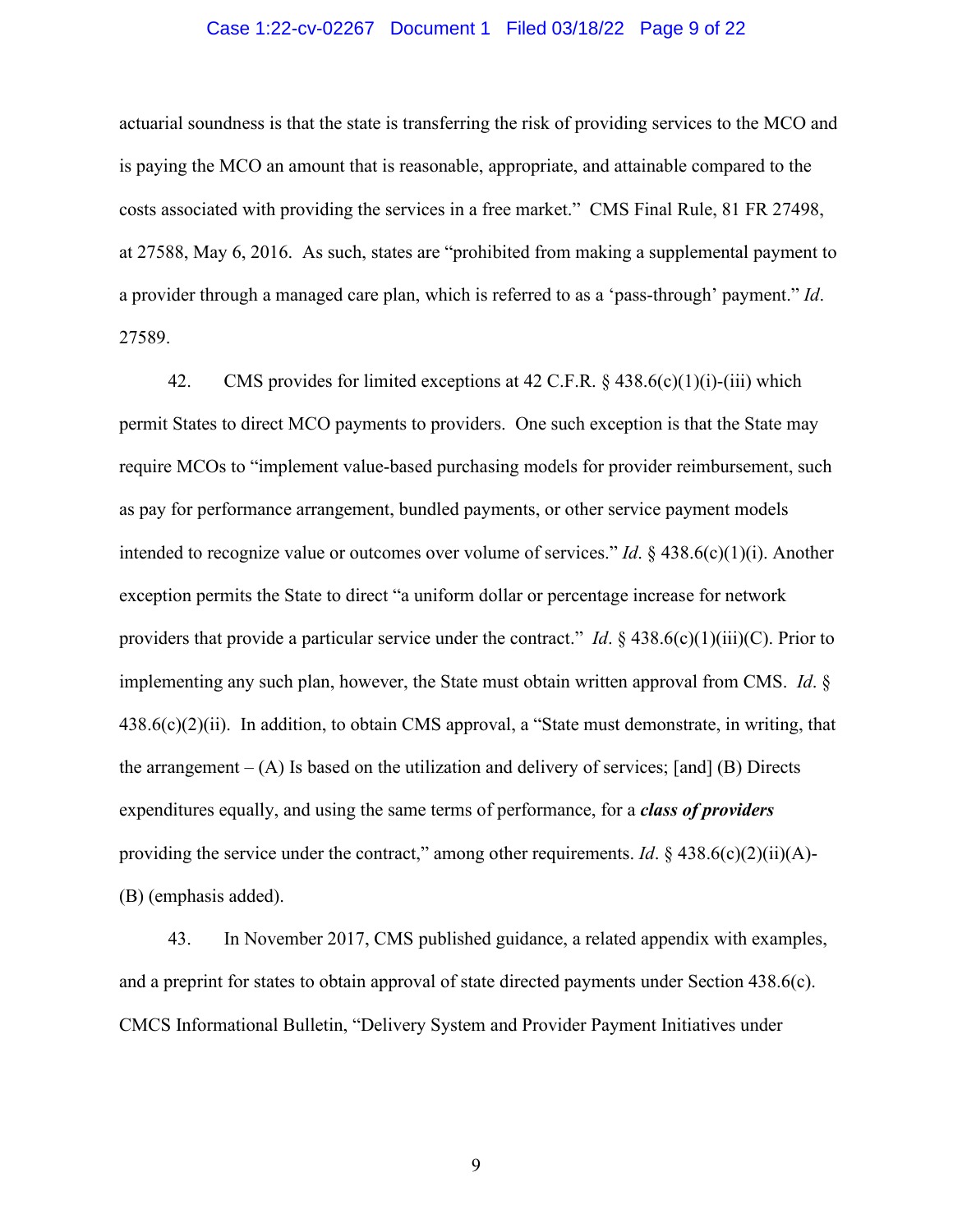#### Case 1:22-cv-02267 Document 1 Filed 03/18/22 Page 10 of 22

Medicaid Managed Care Contracts," (Nov. 2, 2017), available at

[https://www.medicaid.gov/federal-policy-guidance/downloads/cib11022017.pdf.](https://www.medicaid.gov/federal-policy-guidance/downloads/cib11022017.pdf)

44. In May 2020, CMS issued specific guidance on Medicaid MCO options for responding to COVID-19, including State directed payments to enhance provider payments. CMCS Informational Bulletin, "Medicaid Managed Care Options in Responding to COVID-19," (May 14, 2020), available at [https://www.medicaid.gov/federal-policy-](https://www.medicaid.gov/federal-policy-guidance/downloads/cib051420.pdf)

[guidance/downloads/cib051420.pdf.](https://www.medicaid.gov/federal-policy-guidance/downloads/cib051420.pdf) CMS reminded States that directed payments must meet the requirements under 42 C.F.R.  $\S$  438.6(c)(2) and expounded as to directed payments for a "class of providers." *Id*. It wrote that, "[h]istorically, CMS has deferred to states in defining the provider class for purposes of state directed payment arrangements, *as long as the provider class is reasonable and identifiable, such as the provider class being defined in the state's* 

*Medicaid State Plan*." *Id*. at 6 (emphasis added). CMS further wrote that, "[e]xamples of state directed payments for a target class or classes of providers providing services under the contract could include dental, behavioral health, home health and personal care, pediatric, federallyqualified health centers, and safety-net hospitals." *Id*. Further, "[t]hese payments must be directed equally, using the same terms of performance across a class of providers." *Id*.

45. LHCSAs, for example, would constitute a "class of providers" as they are a class of provider defined by State statute, *see* N.Y. Pub. Health § 3602(13), issued licenses pursuant to N.Y. Pub. Health § 3605, and discussed as a provider class throughout the New York Medicaid State Plan. *See* e.g., State Plan, at TN#18-0047, Attachment 4.19-B; TN#20-0033, Attachment 4.19-B; TN#12-05, Supplement 1 to Attachment 3.1-A; TN#86-7, Attachment 4.11- A. *See also* [https://profiles.health.ny.gov/home\\_care/pages/lhcsa.](https://profiles.health.ny.gov/home_care/pages/lhcsa)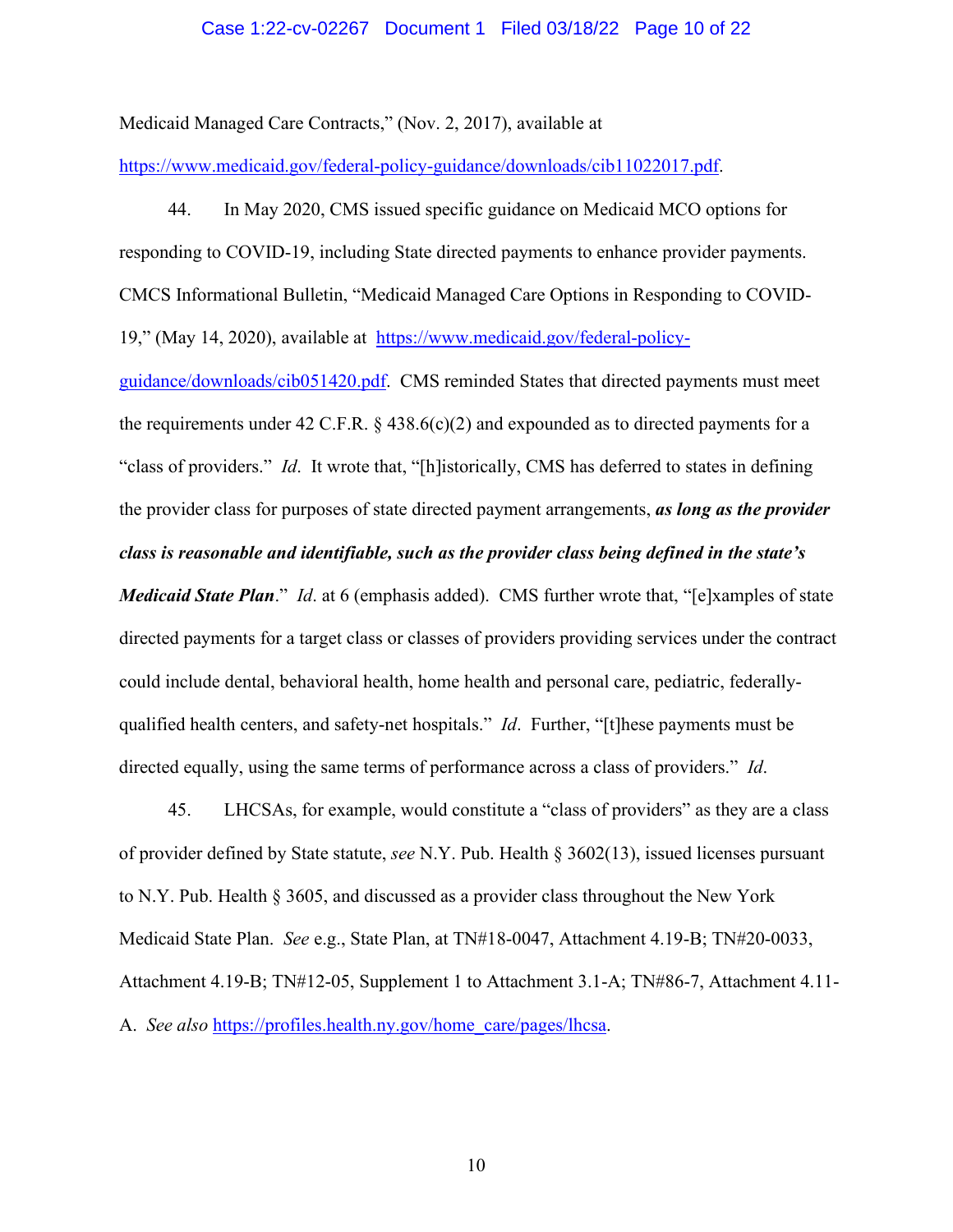#### Case 1:22-cv-02267 Document 1 Filed 03/18/22 Page 11 of 22

46. In January 2021, CMS issued additional guidance on state directed payments in Medicaid managed care. State Medicaid Director Letter #21-001, "RE: Additional Guidance on State Directed Payments in Medicaid Managed Care," (Jan. 8, 2021), available at [https://www.medicaid.gov/Federal-Policy-Guidance/Downloads/smd21001.pdf.](https://www.medicaid.gov/Federal-Policy-Guidance/Downloads/smd21001.pdf) Once again, CMS stressed that "State directed payments are required under 42 C.F.R.  $\S$  438.6(c)(2)(ii)(B) to direct expenditures equally, using the same terms of performance, for a *class of providers*  providing the service under the contract." *Id*. at 6 (emphasis in original). CMS also noted that states must provide an analysis with the Preprint Application that is specific to the defined provider class, "[f]or example, if the state defined the provider class for a state directed payment as primary care physicians, the analysis of the reimbursement levels would need to be specific to primary care physicians; it should not include all physicians (primary care and specialty physicians)." *Id*. at 7.

47. Finally, in May 2021, CMS issued guidance specific to the implementation of ARPA Section 9817. State Medicaid Director Letter #21-003, "RE: Implementation of American Rescue Plan Act of 2021 Section 9817: Additional Support for Medicaid Home and Community-Based Services during the COVID-19 Emergency," (May 13, 2021), available at [https://www.medicaid.gov/Federal-Policy-Guidance/Downloads/smd21003.pdf.](https://www.medicaid.gov/Federal-Policy-Guidance/Downloads/smd21003.pdf) CMS once again reminded States that directed payments must be made in accordance with 42 C.F.R. § 438.6(c). *Id*. at 8-9.

#### **FACTUAL ALLEGATIONS**

48. On July 8, 2021, the NYSDOH submitted to CMS its initial spending plan for use of its ARPA Section 9817 enhanced FMAP funding. New York State Department of Health Spending Plan for Implementation of American Rescue Plan Act of 2021, Section 9817 (July 8,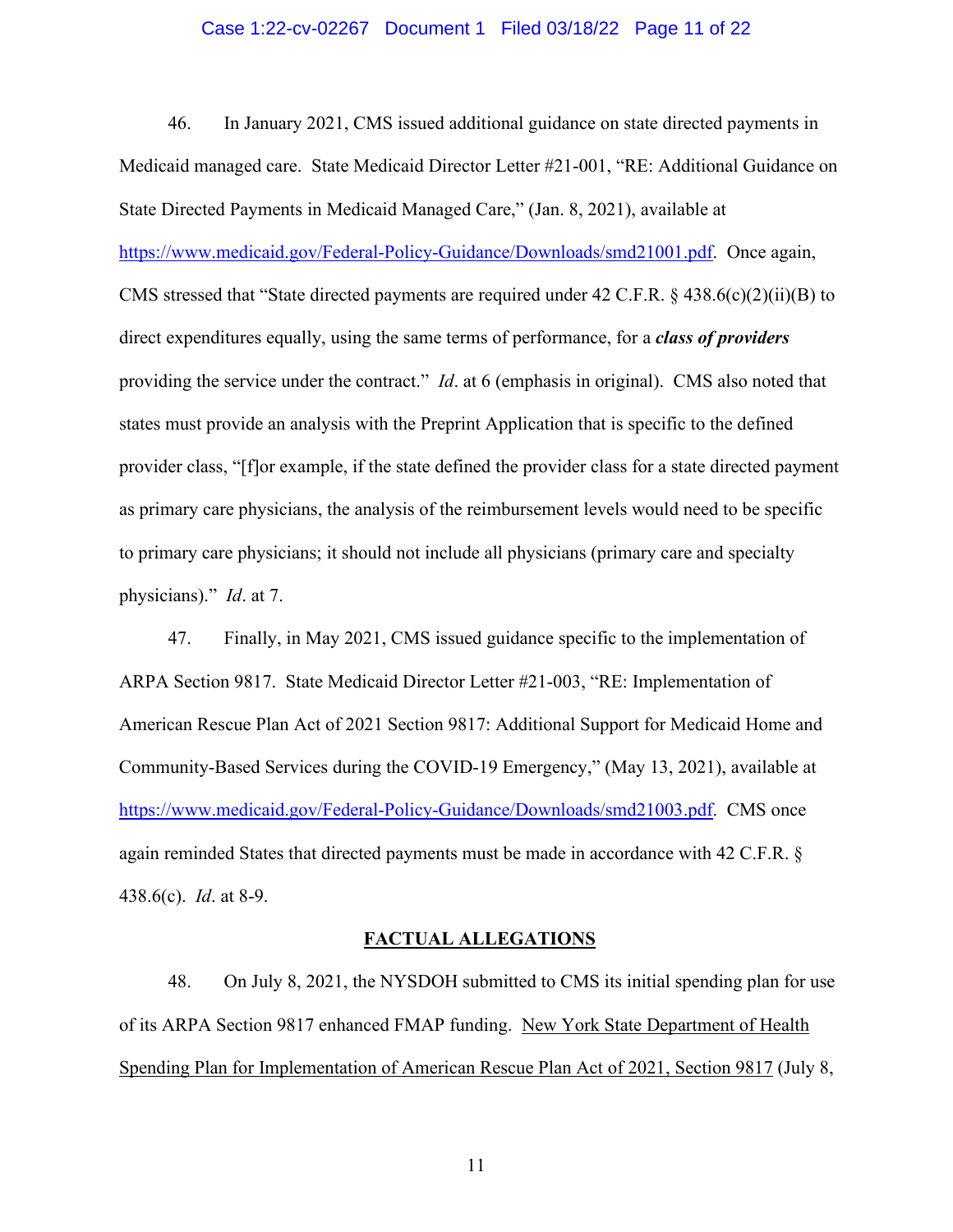2021), available at

[https://www.health.ny.gov/health\\_care/medicaid/redesign/hcbs/enhanced\\_funding/docs/2021-](https://www.health.ny.gov/health_care/medicaid/redesign/hcbs/enhanced_funding/docs/2021-07-08_hcbs_spending_plan.pdf)  $07-08$  hcbs spending plan.pdf. Its largest category of proposed funding represented  $$623$ million in state funds equivalent (*i.e.*, \$1.246 billion total) to "Transform the Long-Term Care Workforce and Achieve Value-Based Payment (VBP) Readiness." *Id*. at 7-9. The NYSDOH explained that it intended "to leverage a significant portion of additional FMAP to increase the capacity and quality of its HCBS workforce, such that both this workforce, and the licensed home services agencies (LHCSAs) or consumers working in conjunction with fiscal intermediaries (FIs), are able to implement evidence-based care interventions, promote quality, and participate effectively in value-based payment (VBP) arrangements." *Id*. at 7.

49. Further, "[p]ayment of the funds would tie to the utilization and delivery of qualifying community-based long-term services and supports (CBLTSS) services by eligible providers, but would be further conditioned on providers that develop the following workforce transformation programs and strategies that assist in workforce capacity building and VBP readiness [workforce retention strategies, training programs, innovative technology, diversity, effective care management, and PPP stockpiles]." *Id*. at 8-9. The "initiatives implemented during this period would support the growing need for HCBS by ensuring improved workforce capacity, skill-level, and quality." *Id*. at 9.

50. Eligible provider classes were listed by the NYSDOH as "LHCSAs, FIs, Adult Day Health Care providers, and Social Adult Day Care Providers." *Id*. at 8. The plan also contemplated tracking for "efficiency metrics that would allow providers to access additional funding based on their progress in implementing and expending funding through this program." *Id.* at 9. Finally, MCOs "will be instructed to monitor and report to DOH on improvements in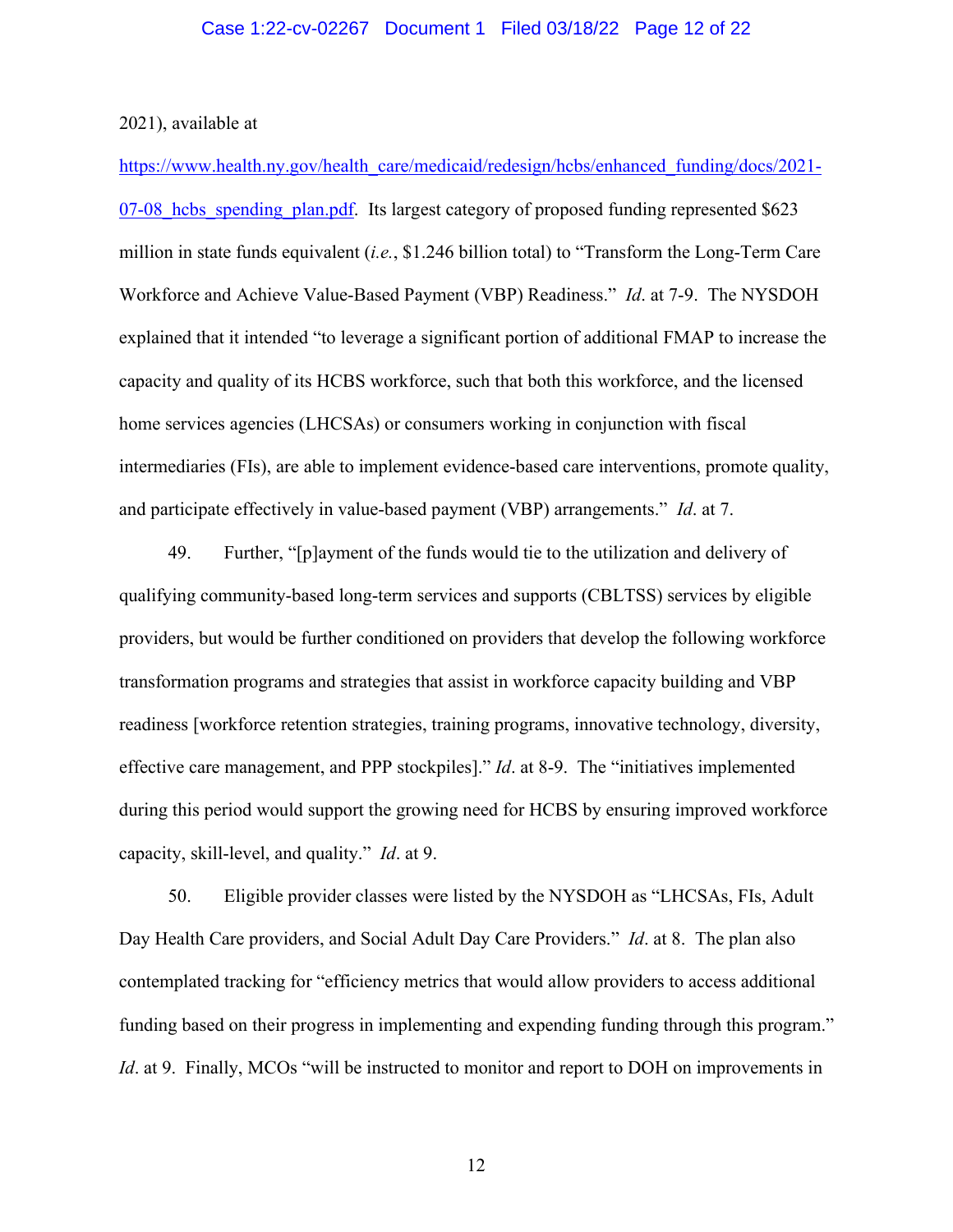#### Case 1:22-cv-02267 Document 1 Filed 03/18/22 Page 13 of 22

quality outcomes against established long-term care quality metrics contained in the State's managed care quality strategy" and the NYSDOH proposed "an evaluation structure that is based on pay-for-reporting in the first six-month period and then pay-for-performance standards in subsequent contract periods." *Id*.

51. On August 25, 2021, CMS notified the NYSDOH of a partial approval to its FMAP spending plan, including approval of NYSDOH's proposal for transforming the longterm care workforce and achieving VBP readiness. New York State Department of Health First Quarterly Report: Spending Narrative for Implementation of American Rescue Plan Act of 2021, Section 9817, (Oct. 18, 2021), available at

[https://health.ny.gov/health\\_care/medicaid/redesign/hcbs/enhanced\\_funding/docs/quarterly\\_rpt\\_](https://health.ny.gov/health_care/medicaid/redesign/hcbs/enhanced_funding/docs/quarterly_rpt_narrative.pdf) [narrative.pdf.](https://health.ny.gov/health_care/medicaid/redesign/hcbs/enhanced_funding/docs/quarterly_rpt_narrative.pdf), at 9. The NYSDOH memorialized this approval in its first quarterly report to CMS on October 18, 2021, and further wrote that it would submit its Section 438.6(c) Preprint in October or early November 2021 to CMS. *Id*. The NYSDOH also notified CMS that it had increased its proposal of \$623 million in state funds equivalent to \$722.5 million (or \$1.445 billion total) for this category of funding. *Id*. at 9.

52. On or about November 17, 2021, the NYSDOH provided a webinar for providers entitled "Long-Term Care Workforce and Value-Based Payment Readiness Implementation Directed Payment Preprint Process Overview," available at

[http://leadingageny.org/home/assets/File/November%20Policy%20and%20Planning%20Meetin](http://leadingageny.org/home/assets/File/November%20Policy%20and%20Planning%20Meeting_Directed%20Payment_11_17_21.pdf) [g\\_Directed%20Payment\\_11\\_17\\_21.pdf.](http://leadingageny.org/home/assets/File/November%20Policy%20and%20Planning%20Meeting_Directed%20Payment_11_17_21.pdf)

53. On the webinar, the NSYDOH provided an overview of its Section 438.6(c) Preprint, which it had submitted to CMS on November 15, 2021. *Id*. at 9.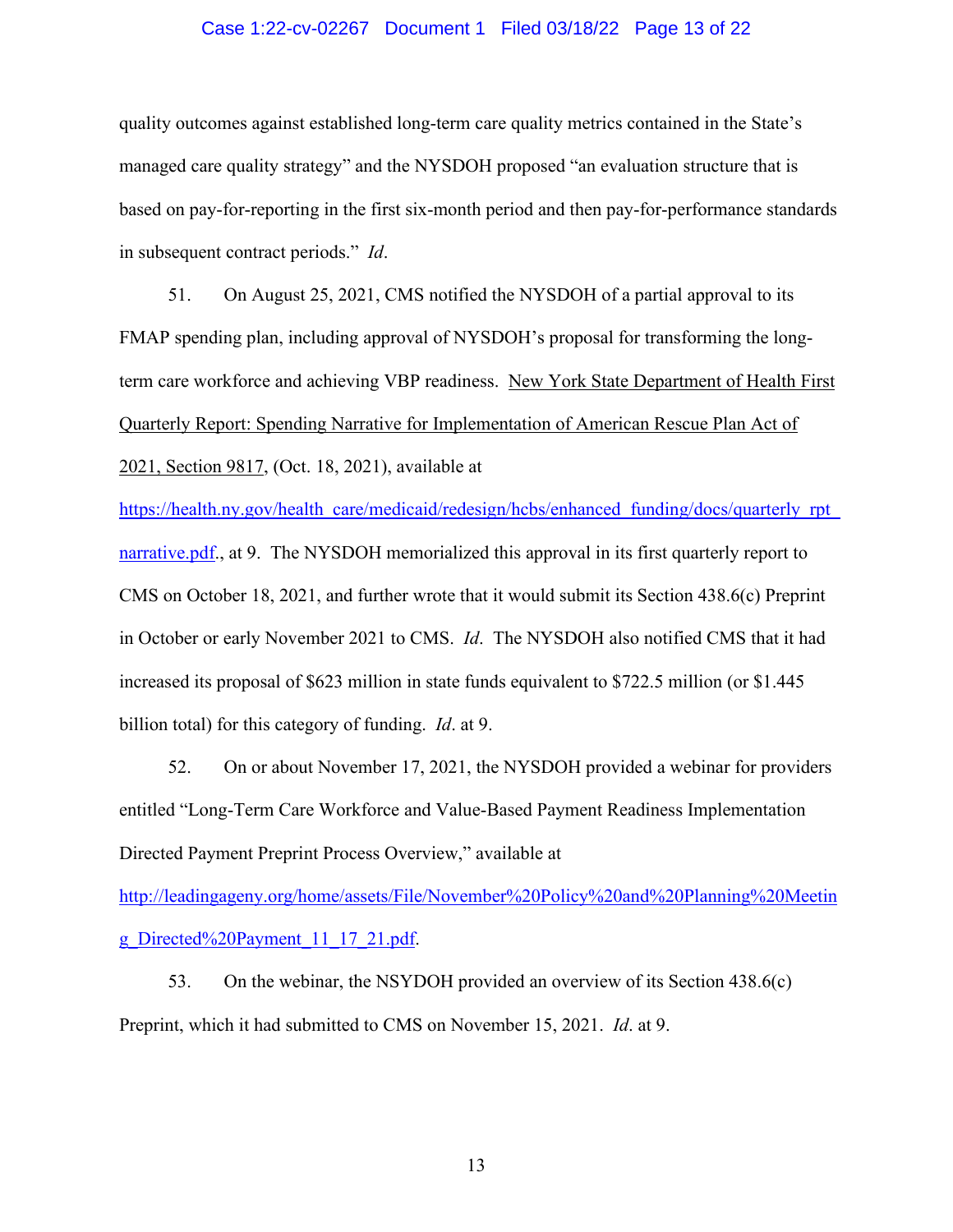#### Case 1:22-cv-02267 Document 1 Filed 03/18/22 Page 14 of 22

54. Unlike its July 8, 2021 initial spending plan proposal to CMS, which asked for, and received approval by CMS, of a long-term care workforce and VBP readiness plan that would be equally available to LHCSAs, FIs, Adult Day Health Care providers, and Social Adult Day Care Providers, the NYSDOH's November presentation announced—via webinar—that *all*  funding under the long-term care workforce and VBP readiness plan (\$1.461 billion) would go to approximately 250 LHCSAs out of the approximately 800 LHCSAs providing Medicaid services in New York. *Id*. at 2-4.

55. The "provider class" was defined by the NYSDOH as "[o]nly LHCSAs with managed care revenue\* [2019 MLTC and MAP revenue] that meets or exceeds the revenue threshold [66th percentile] in their respective regions." *Id*. at 4. In other words, only the largest *one-third* of LHCSAs based on 2019 revenue would receive *any* funding. The already larger LHCSAs, however, would receive average awards, in two directed payments, of approximately *\$5,844,000* (\$1.461 billion divided by 250) which could be used for workforce retention, training programs, innovative technologies, diversity initiatives, care management, and PPE stockpiles. *Id*. at 8.

56. In addition, the previously described mechanism of MCO monitoring and reporting to the NYSDOH on improvements in quality outcomes was eliminated, as well as any pay-for-reporting or pay-for-performance concept. *Id*. at 6-7. Now, providers need not earn the money at all, they would simply be given it and required to report quarterly on actual and projected spending. *Id*. at 7.

57. In short, the NYSDOH's plan had changed radically and would have devastating impacts on smaller LHCSAs throughout New York State. Not only would the smaller LHCSAs throughout New York not even have *an opportunity* for funding, they would see their already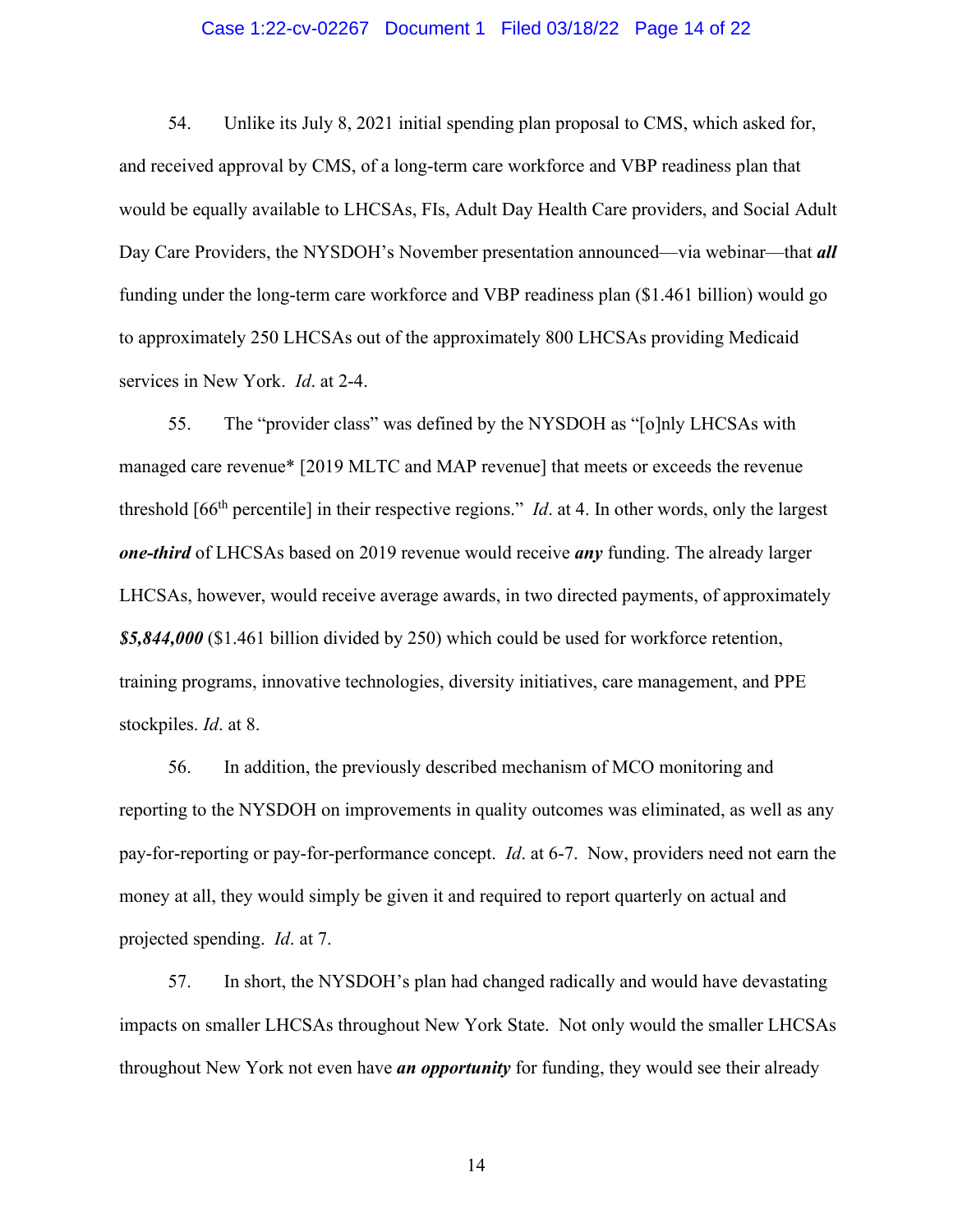#### Case 1:22-cv-02267 Document 1 Filed 03/18/22 Page 15 of 22

larger competitors receive an influx of cash for recruiting, training, technology, and other competitive advantages.

58. Importantly, the NYSDOH's new plan had lost any resemblance to a lawful directed payment plan under 42 U.S.C. § 438.6(c), as it no longer had any "value or outcome" focus, *id.* § 438.6(c)(1)(i), nor did it "[d]irect expenditures equally, and using the same terms of performance, for a class of providers providing the service under the contract," *id.* §  $438.6(c)(2)(ii)(B).$ 

59. In January 2022, the NYSDOH provided another webinar with similar information to the November presentation, along with new FAQs. "Long Term Care Workforce and Value-Based Payment Readiness Implementation Provider Webinar," (Jan. 2022), available at [https://nyshcp.org/common/Uploaded%20files/Public%20Policy/DSRIP-VBP-](https://nyshcp.org/common/Uploaded%20files/Public%20Policy/DSRIP-VBP-MRT/LTC%20Workforce%20VBP%20Slides.pdf)

[MRT/LTC%20Workforce%20VBP%20Slides.pdf.](https://nyshcp.org/common/Uploaded%20files/Public%20Policy/DSRIP-VBP-MRT/LTC%20Workforce%20VBP%20Slides.pdf)

60. The NYSDOH explained that there were "212 unique LHCSAs included in the eligible provider class for this current directed payment" and, because "[s]ome LHCSAs met the eligibility criteria in multiple regions, [this] result[ed] in a total of 235 potential awards." *Id*. at 17. The NSYDOH also stated that award amounts among the 235 potential awards "were calculated based on each agency's managed care utilization during the first six months of SFY22 (4/1/2021 – 9/30/21), limited to personal care services provided to Medicaid enrollees in MLTCP and MAP plans." *Id*. In other words, awardees need not do anything to earn the award amounts—they were calculated based on the volume of personal care services already provided during the first six months of SFY22. In addition, even among the 212 LHCSAs receiving awards, they were not provided equally as the largest of the larger LHCSAs would get a bigger share of the available pie.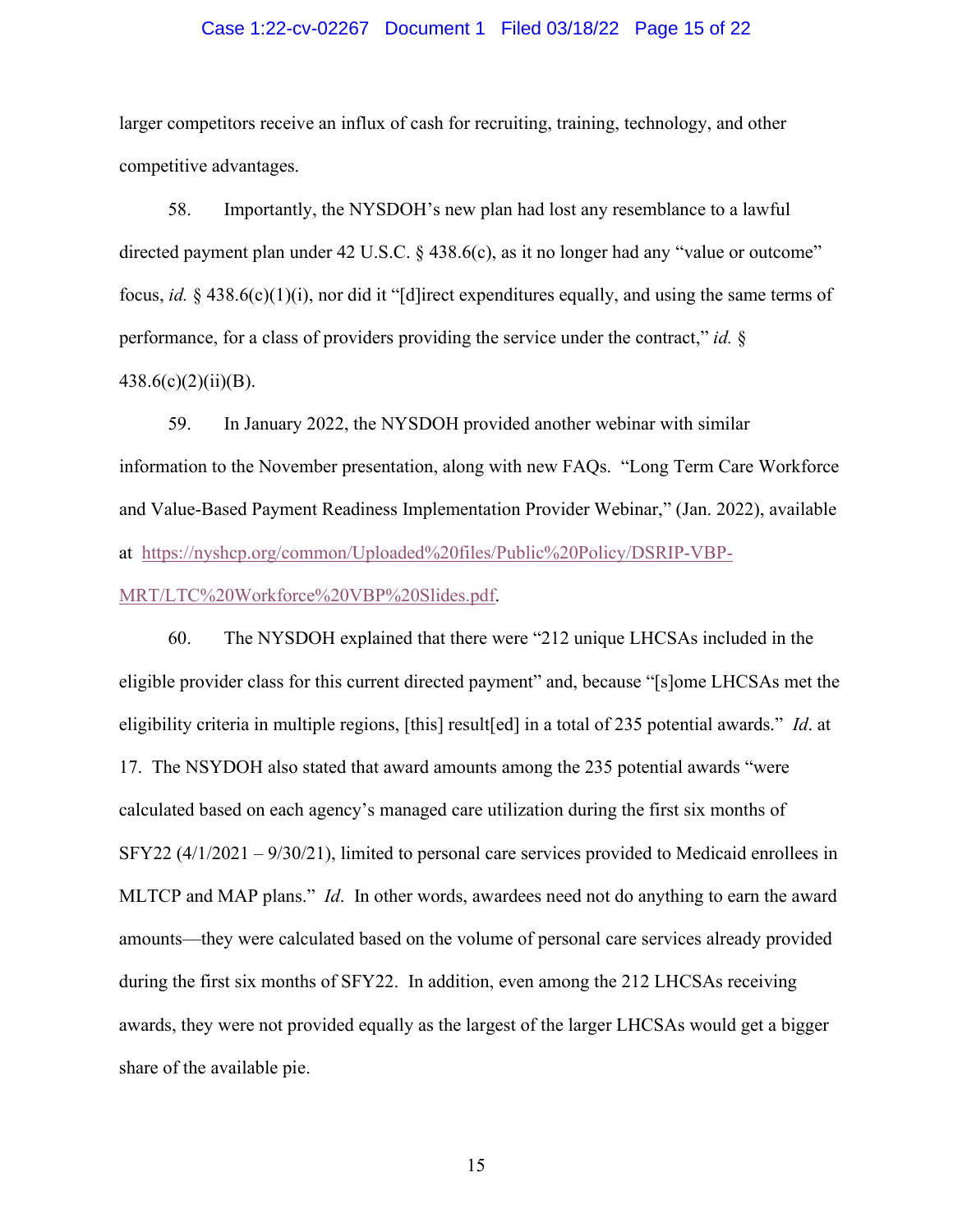#### Case 1:22-cv-02267 Document 1 Filed 03/18/22 Page 16 of 22

61. On February 15, 2022, the NYSDOH released its second quarterly report which described changes to its ARPA spending plan, including those discussed above. New York State Department of Health Second Quarterly Report: Spending Narrative for Implementation of American Rescue Plan Act of 2021, Section 9817, (Feb. 15, 2022), available at [https://health.ny.gov/health\\_care/medicaid/redesign/hcbs/enhanced\\_funding/docs/2nd\\_quarterly](https://health.ny.gov/health_care/medicaid/redesign/hcbs/enhanced_funding/docs/2nd_quarterly_rpt_narrative.pdf) rpt narrative.pdf. The NYSDOH confirmed that the eligible "provider class" for transforming long-term care workforce and VBP readiness were "LHCSAs that fall into the top third of providers in their designated regions based on 2019 utilization and that contract with MLTCPs and MAPs: these providers offer home care services such as personal care services." *Id*. at 12, 15. The NYSDOH's purported justification for the new "provider class" was "to maximize the impact of these funds on quality of care for Medicaid members by ensuring that the funds are adequate to enable meaningful and innovative workforce recruitment and retention initiatives and are available to LHCSAs providing the greatest number of hours of service in each region." *Id*. at 12.

62. Based on information and belief, the actual reason that the NYSDOH seeks to cut the majority of LCHSAs out of funding eligibility is because it wants the number of LHCSA providers in New York to shrink. This has been a priority of the NYSDOH for several years. *See e.g.*, "Managed Long Term Care Rate Development" (Mar. 22, 2018), at 11, available at <https://hca-nys.org/wp-content/uploads/2018/03/DOH-HCA-Presentation-03-22-18.pdf> ("Limit the number of LHCSA . . . that Contract with MLTC Plans"). More recently, the NYSDOH has announced a LHCSA Request for Offer ("RFO") that is anticipated to be implemented on May 1, 2022, and will likely result in further efforts by the NYSDOH to eliminate providers. "MTR II Executive Summary of Proposals", (Mar. 19, 2020), at 12, available at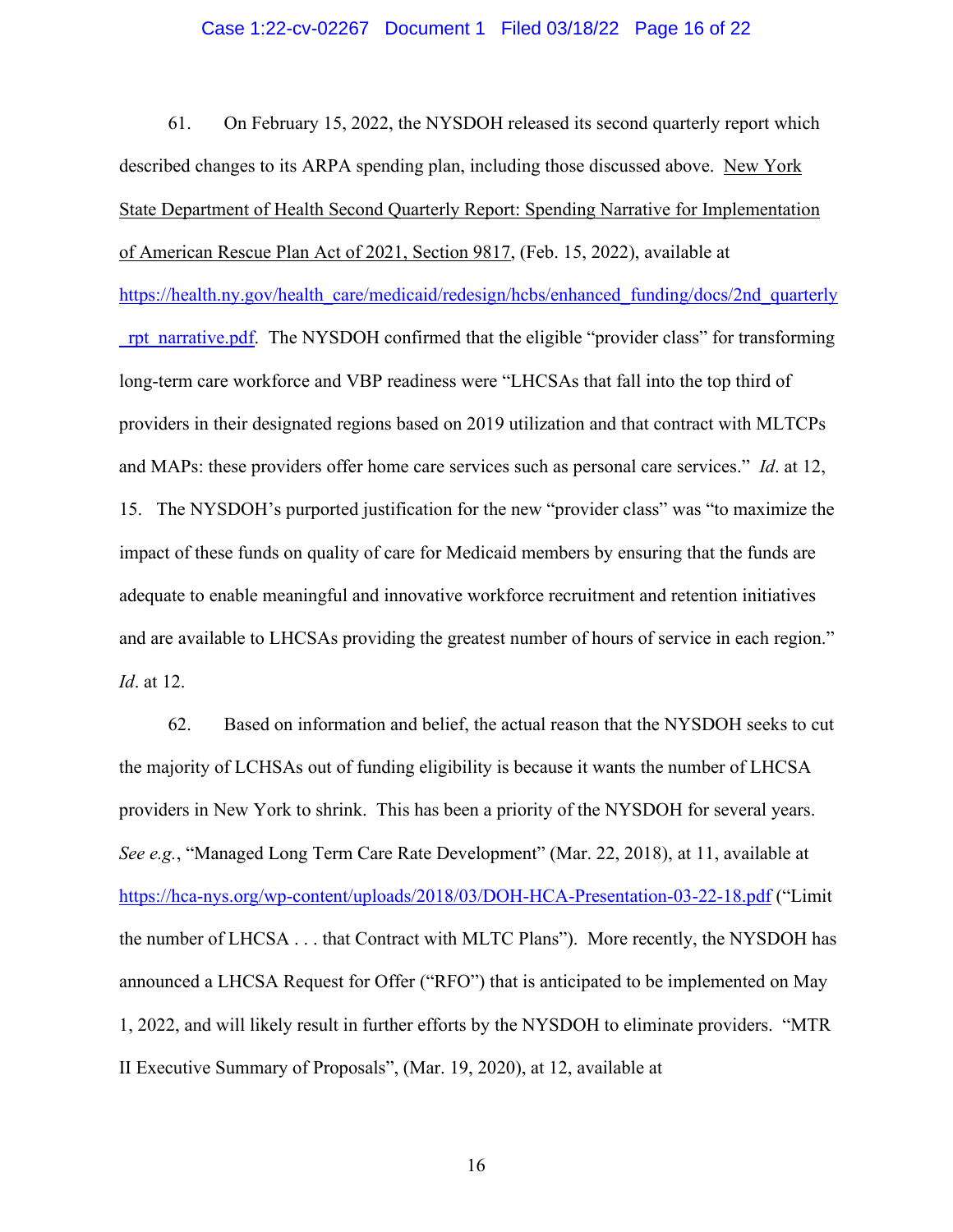#### Case 1:22-cv-02267 Document 1 Filed 03/18/22 Page 17 of 22

[https://health.ny.gov/health\\_care/medicaid/redesign/mrt2/docs/2020-03-](https://health.ny.gov/health_care/medicaid/redesign/mrt2/docs/2020-03-19_executive_summary_of_proposals.pdf)

19 executive summary of proposals.pdf ("the State would issue a request for proposals to limit the number of licensed home care services agencies (LHCSAs) authorized to participate in the State's Medicaid program."); 2022-23 Executive Budget Briefing and Questions and Answers," (Feb. 2022), at 4, available at

[https://www.health.ny.gov/health\\_care/medicaid/redesign/2022/docs/2022-](https://www.health.ny.gov/health_care/medicaid/redesign/2022/docs/2022-23_exec_budget_presentation.pdf)

23 exec budget presentation.pdf.

63. The NYSDOH has taken similar actions already for the Consumer Directed Personal Assistance Program ("CDPAP"), which provides similar home health care services, however, permits consumers more flexibility in choosing their caregivers. There, the NYSDOH issued an RFO on December 18, 2019, and announced awards in early 2021 for only 68 of the approximately 450 Fiscal Intermediaries state-wide providing services under the CDPAP. *See* "New York State Fiscal Intermediaries for the Consumer Directed Personal Assistance Program, Request for Offers #20039," available at

[https://www.health.ny.gov/funding/rfo/20039/.](https://www.health.ny.gov/funding/rfo/20039/) The lawfulness of the NYSDOH's CDPAP RFO is currently being challenged.

64. It further appears that the NYSDOH is utilizing the enhanced ARPA funds as a mechanism to disadvantage smaller providers in the upcoming LHCSA RFO. In a presentation last month led by Defendant Director Friedman, the NYSDOH explained that it was "refining" the LHCSA RFO by "pre-qualifying" a selection of LHCSAs by service area based on their ability to "participate in value-based payment (VBP) arrangements with MMCOs," the very subject of the first directed payment. 2022-23 Executive Budget Briefing and Questions and Answers," (Feb. 2022), at 13, available at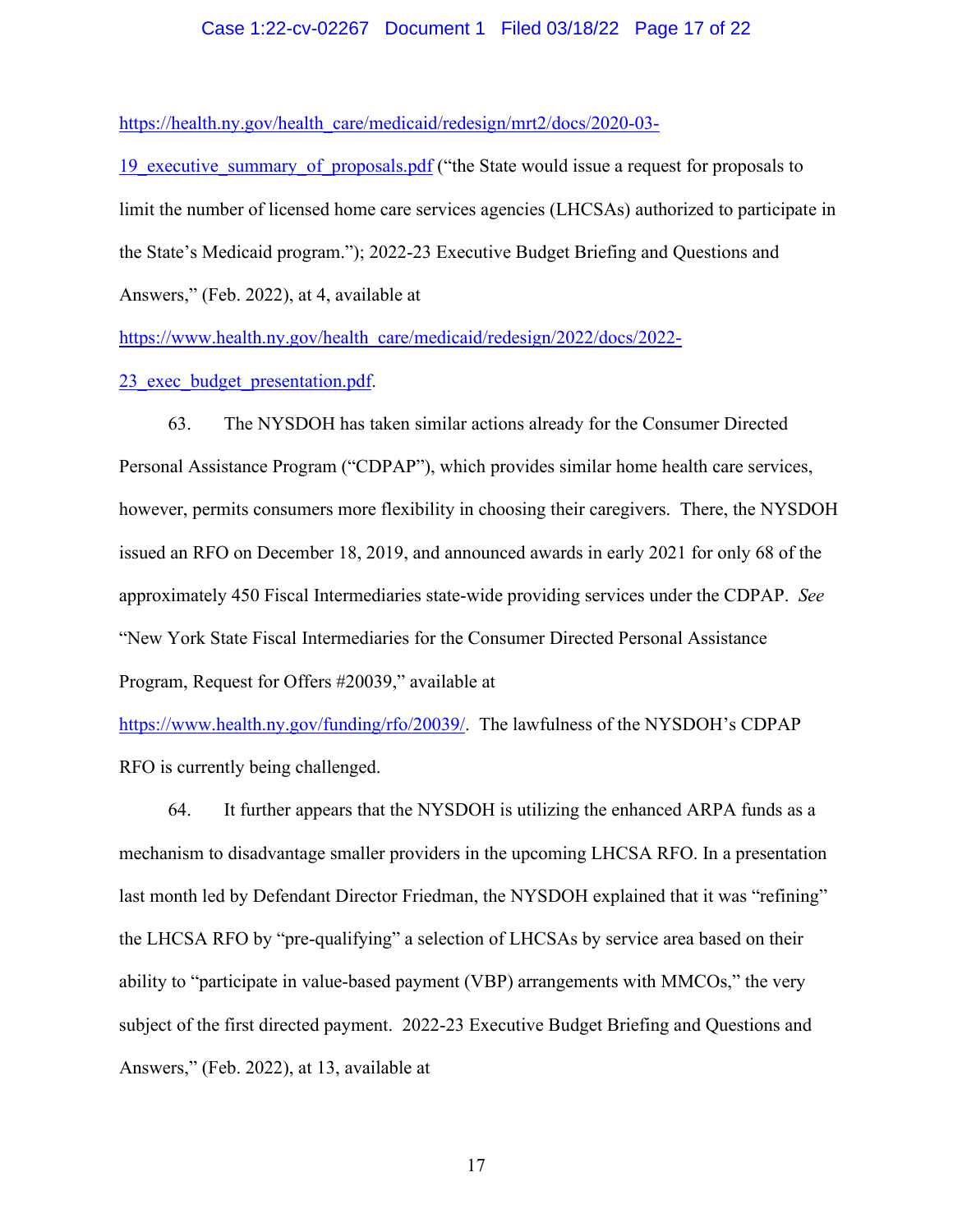#### Case 1:22-cv-02267 Document 1 Filed 03/18/22 Page 18 of 22

[https://www.health.ny.gov/health\\_care/medicaid/redesign/2022/docs/2022-](https://www.health.ny.gov/health_care/medicaid/redesign/2022/docs/2022-23_exec_budget_presentation.pdf) 23 exec budget presentation.pdf.

65. Based on information and belief, in March of 2022, CMS *approved* the NYSDOH's Section 438(c) Preprint application for a first directed payment of approximately \$361 million, to be awarded only to the largest one-third of LHCSAs in New York.

66. Based on information and belief, the NYSDOH plans to pay approximately \$361 million to the MCOs on March 31, 2022, to be distributed to the largest one-third of LHCSAs in April.

67. Based on information and belief, the NYSDOH has not yet posted CMS' approval, or the NYSDOH's final Section 438.6(c) Preprint application, on its website, available at

[https://www.health.ny.gov/health\\_care/medicaid/redesign/hcbs/enhanced\\_funding/.](https://www.health.ny.gov/health_care/medicaid/redesign/hcbs/enhanced_funding/)<sup>[1](#page-17-0)</sup>

68. Based on information and belief, however, CMS has approved the NYSDOH's unlawful "provider class," as well as its improper pass-through payment structure.

69. CMS' approval is in clear violation of its regulations, *see* 42 C.F.R. §  $438.6(c)(1)(i)-(iii), (c)(2)(ii)(B), § 438.4(b)(7),$  as well as its various guidance documents discussing those regulations. Among other problems, the so-called "provider class" is not "reasonable and identifiable, such as existing in the State's Medicaid Plan," nor is it analogous to *any* other example given in CMS guidance, *i.e.*, primary care, specialty physicians, dental, behavioral health, home health and personal care, pediatric, federally-qualified health centers, or safety-net hospitals.

<span id="page-17-0"></span> $<sup>1</sup>$  Plaintiffs have submitted a request under the N.Y. Freedom of Information Law for these materials, however the</sup> NYSDOH has not yet provided them.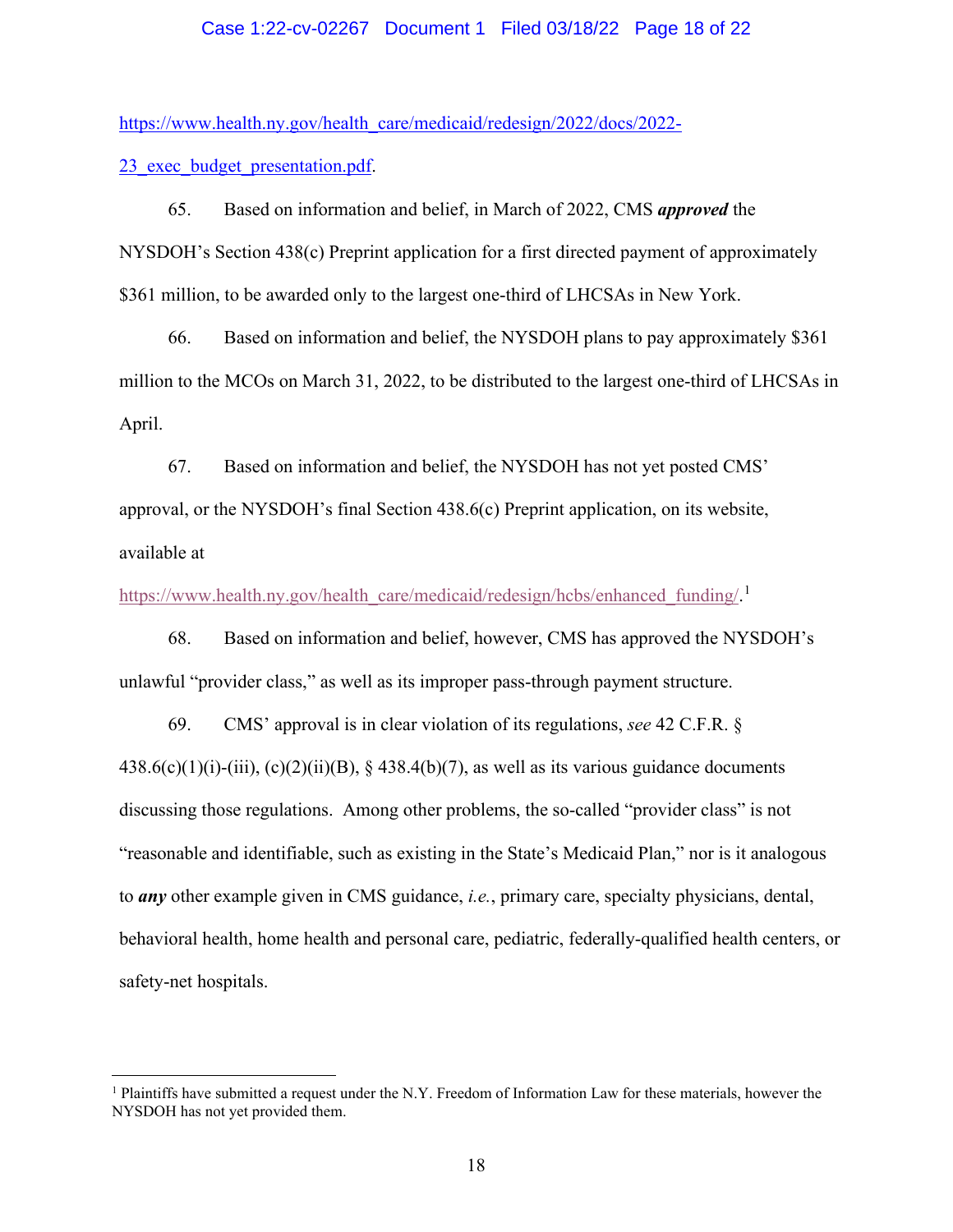### Case 1:22-cv-02267 Document 1 Filed 03/18/22 Page 19 of 22

70. Finally, because CMS' approval permits an improper pass-through payment by the NYSDOH, it runs afoul of the actuarially sound requirements contained in the Medicaid Statute, 42 U.S.C. § 1396b(m)(2)(A)(iii).

## **CAUSES OF ACTION**

### **COUNT I**

### **VIOLATION OF THE ADMINISTRATIVE PROCEDURE ACT – EXCEEDING STATUTORY AUTHORITY**

71. Plaintiffs incorporate and reallege paragraphs 1-70.

72. CMS' approval of the NYSDOH's first directed payment of \$361 million is "in

excess of statutory jurisdiction, authority, or limitations" afforded to CMS. 5 U.S.C. §

706(2)(C).

73. CMS has no statutory authority to approve a State-directed payment that fails to

comply with actuarially soundness requirements in the Medicaid Statute. 42 U.S.C. §

 $1396b(m)(2)(A)(iii)$ .

74. The NYSDOH's first directed payment also fails to meet CMS' regulations,

including at 42 C.F.R. § 438.6(c)(1)(i)-(iii), (c)(2)(ii)(B), and § 438.4(b)(7).

### **COUNT II**

### **VIOLATION OF THE ADMINISTRATIVE PROCEDURE ACT – AGENCY ACTION NOT IN ACCORDANCE WITH LAW**

75. Plaintiffs incorporate and reallege paragraphs 1-74.

76. CMS' approval of the NYSDOH's first directed payment of \$361 million is not in accordance with law.

77. The NYSDOH's first directed payment plan is in violation of the Medicaid Statute. 42 U.S.C. § 1396b(m)(2)(A)(iii).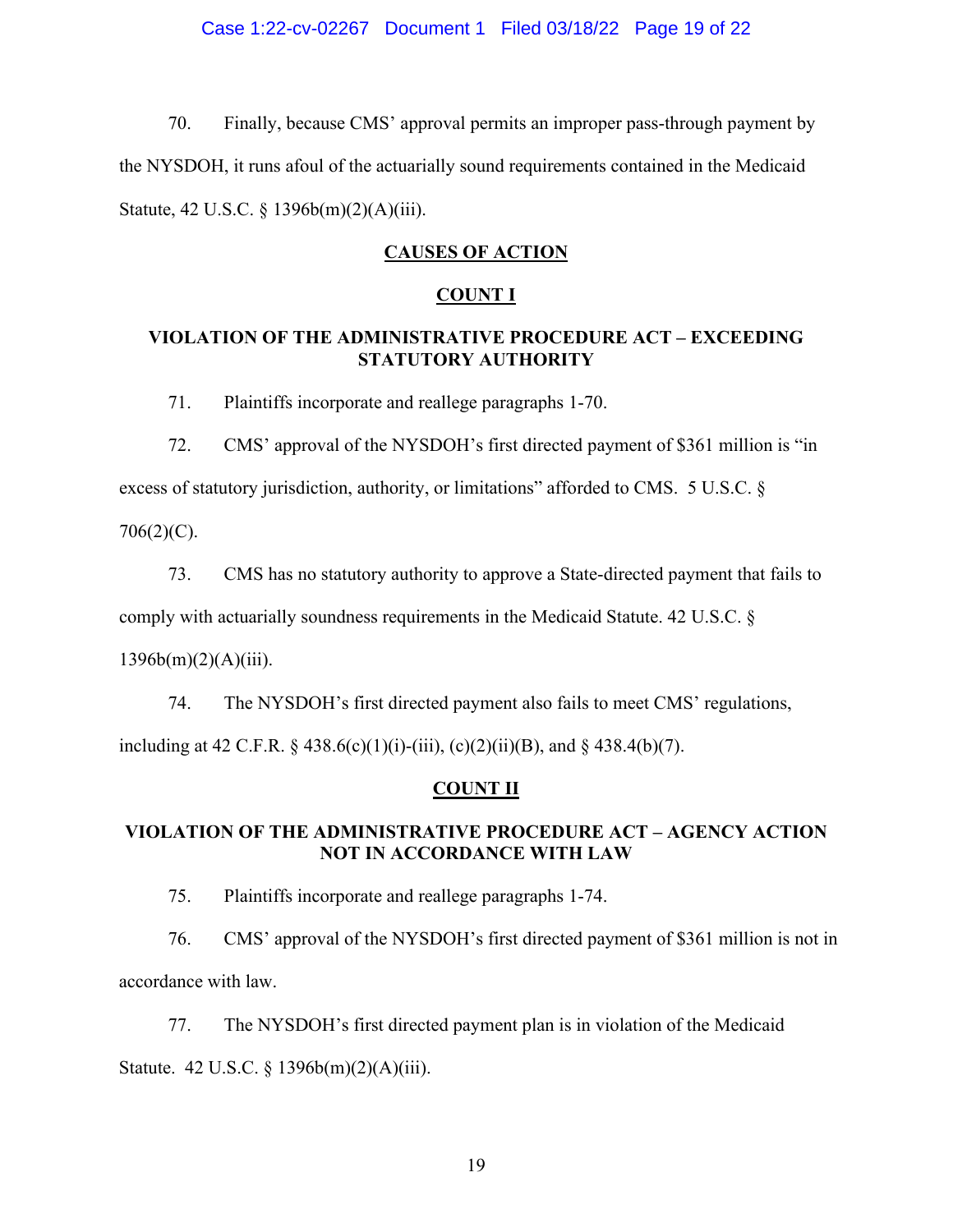### **COUNT III**

## **VIOLATION OF THE ADMINISTRATIVE PROCEDURE ACT – ARBITARY AND CAPRICIOUS AGENCY ACTION**

78. Plaintiffs incorporate and reallege paragraphs 1-77.

79. CMS' approval of the NYSDOH's Section 438.6(c) Preprint Application is arbitrary and capricious.

80. CMS failed to comply with its regulation requiring that the plan "[d]irects expenditures equally, and using the same terms of performance, for a class of providers providing the service under the contract."  $42$  C.F.R.  $\S$   $438.6(c)(2)(B)$ .

81. CMS also approved a directed payment plan in violation of 42 C.F.R. §  $438.6(c)(1)(i)-(iii)$ .

82. CMS further approved a directed payment plan in violation of 42 C.F.R. § 438.4(b)(7).

83. CMS also ignored its sub-regulatory guidance discussing Section 438.6(c) Preprint requirements.

### **COUNT IV**

### **VIOLATION OF CMS REGULATIONS AND MEDICAID STATUTE**

84. Plaintiffs incorporate and reallege paragraphs 1-83.

85. CMS has no statutory authority to approve a State-directed payment that fails to comply with actuarially soundness requirements in the Medicaid Statute. 42 U.S.C. §

 $1396b(m)(2)(A)(iii)$ .

86. CMS' approval of the NYSDOH's first directed payment of \$361 million is not in accordance with law or regulation.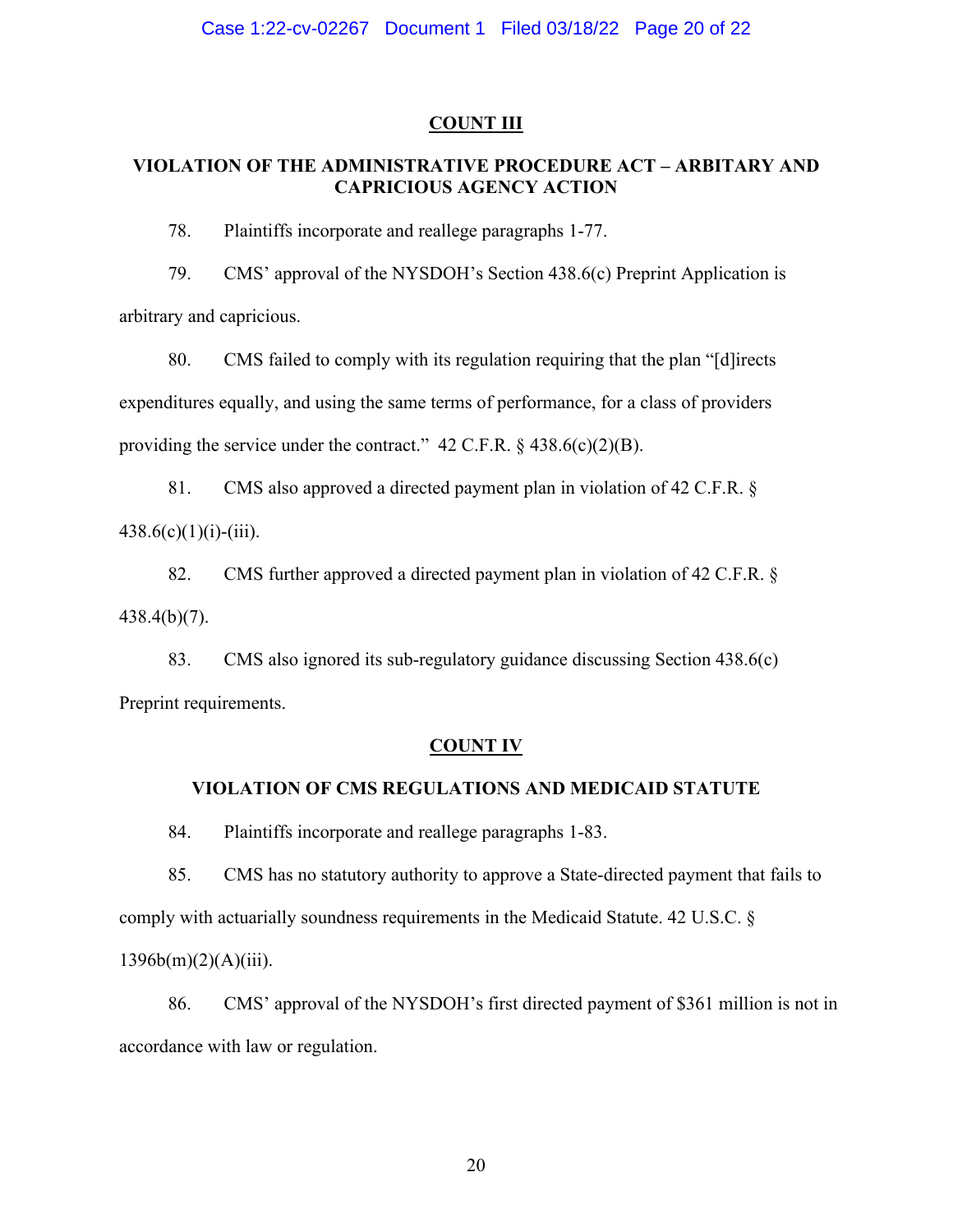#### Case 1:22-cv-02267 Document 1 Filed 03/18/22 Page 21 of 22

87. By issuing its first directed payment, the NYSDOH, via Defendants Commissioner Bassett and Director Friedman, will be engaged in violation of CMS' regulations, 42 C.F.R.  $\S$  438.6(c)(1)(i)-(iii).

88. In addition, by issuing its first directed payment, the NYSDOH, via Defendants Commissioner Bassett and Director Friedman, will be engaged in violation of the Medicaid Statute, 42 U.S.C. § 1396b(m)(2)(A)(iii).

#### **REQUESTED RELIEF**

Plaintiffs respectfully request that this Court:

A. Issue an order and judgment finding that Defendants HHS, CMS, Secretary Becerra, and Administrator Chiquita Brooks-Lasure violated the APA in approving the NYSDOH's first directed payment because such action was in excess of statutory authority, arbitrary and capricious, an abuse of discretion, and otherwise not in accordance with law.

B. Enjoin Defendants NYSDOH, Commissioner Bassett, and Medicaid Director Friedman from issuing the first directed payment.

C. Issue an order requiring Defendants NYSDOH, Commissioner Bassett, and Medicaid Director Freidman to resubmit a revised Section 438.6(c) Preprint Application to CMS with a plan that directs expenditures equally, and using the same terms of performance, for all LHCSAs providing Medicaid HCBS.

D. Award costs and attorneys' fees pursuant to any applicable statute or authority; and

E. Grant such other and further relief as justice warrants.